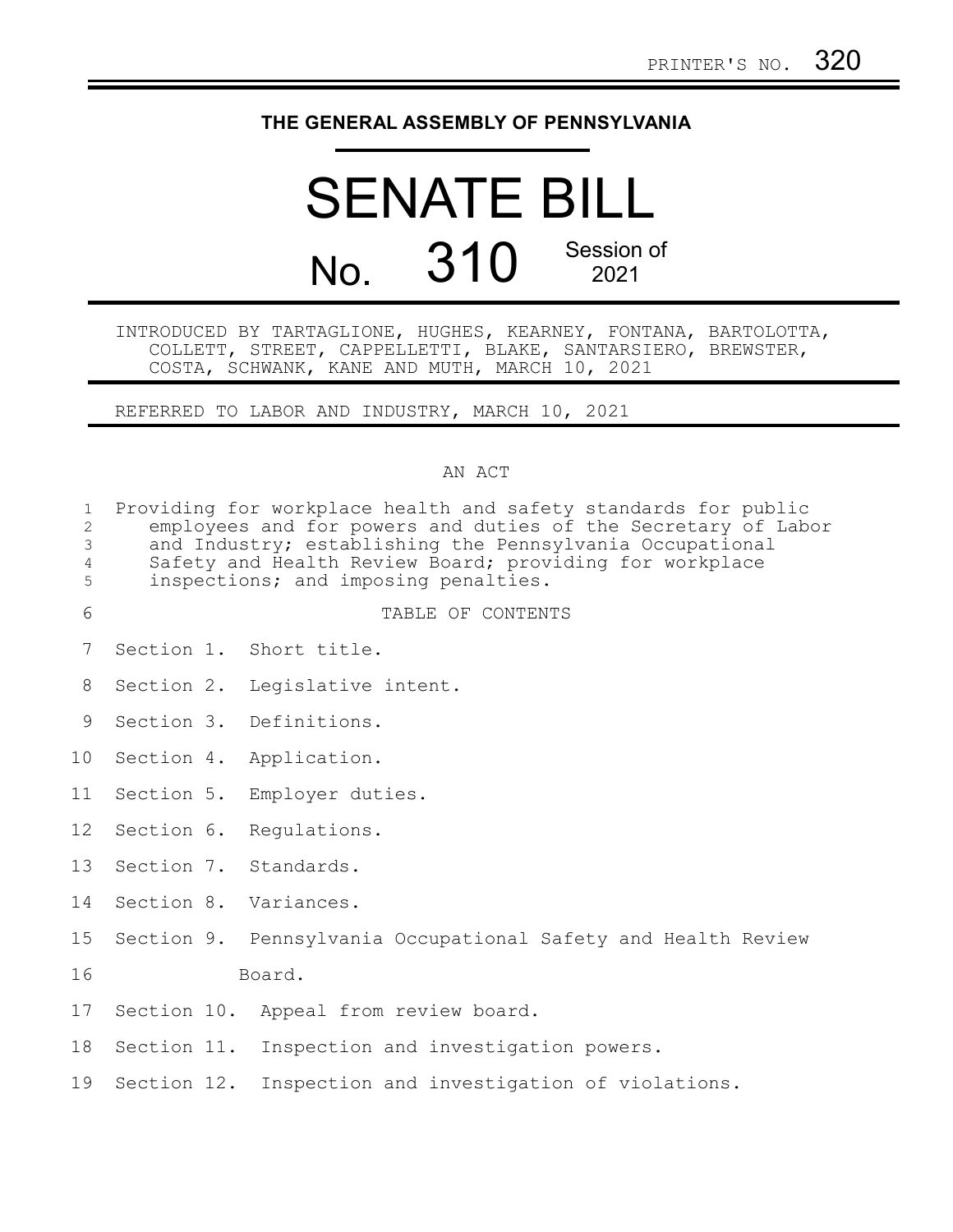- Section 13. Recordkeeping. 1
- 2 Section 14. Compliance orders.
- 3 Section 15. Enforcement procedures.
- Section 16. Injunction proceedings. 4
- Section 17. Penalties. 5
- Section 18. Discrimination against employees. 6
- Section 19. Research and demonstration projects. 7
- Section 20. Education programs. 8
- Section 21. Reports to United States Secretary of Labor. 9
- Section 22. Confidentiality of information maintained. 10
- Section 23. Effective date. 11
- The General Assembly of the Commonwealth of Pennsylvania hereby enacts as follows: 12 13
- Section 1. Short title. 14
- This act shall be known and may be cited as the Public Employees Occupational Safety and Health Act. 15 16
- Section 2. Legislative intent. 17
- The General Assembly hereby declares as follows: 18
- (1) It is a basic right of all employees to work in an environment that is free from hazards and risks to their safety. It is the intent of the General Assembly to ensure that this right is also afforded to employees of the Commonwealth, its counties, cities, towns, boroughs and other public employers who serve the people of this Commonwealth. 19 20 21 22 23 24
- (2) A significant percentage of employees in this Commonwealth are employed by the Commonwealth or by one of its political subdivisions. Many of these public employees perform job functions comparable to those performed by workers in the private sector who are protected by the Occupational Safety and Health Act of 1970. The General 25 26 27 28 29 30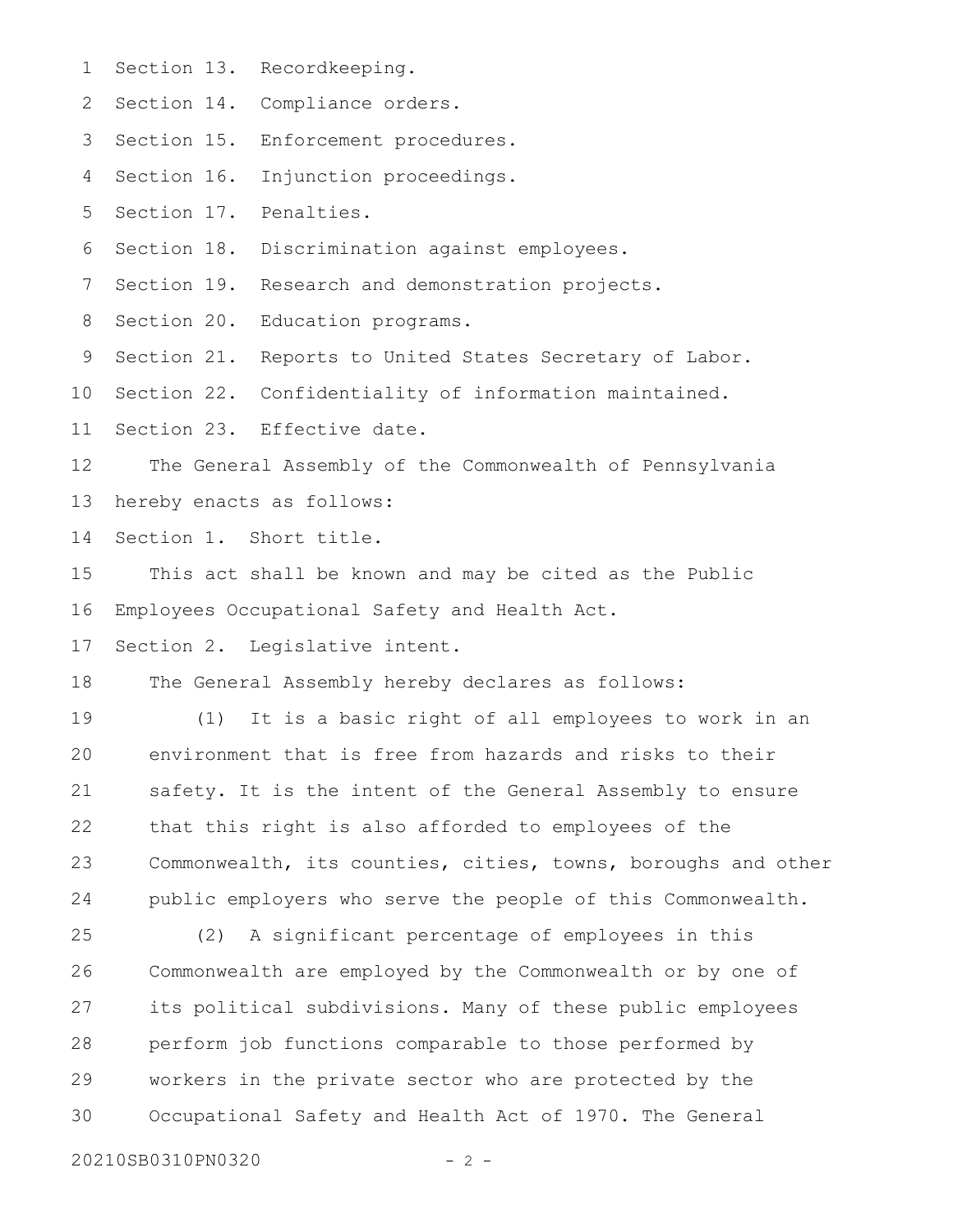Assembly, therefore, finds it inappropriate to continue two standards for employee safety, one applicable to those who work in the private sector and one for those who are employed by a public employer. 1 2 3 4

(3) The General Assembly has further determined that a safe place in which to work is economically advantageous to employers. Work-related accidents and injuries and the absences caused thereby decrease employee productivity and increase workers' compensation costs. In addition, unsafe premises increase the risk of financial liability for injuries to members of the public who frequent public buildings. 5 6 7 8 9 10 11 12

(4) The General Assembly, in an exercise of the Commonwealth's police power, charges the secretary with the responsibility to ensure that all public employees are afforded the same safeguards in their workplace as are granted to employees in the private sector. 13 14 15 16 17

Section 3. Definitions. 18

The following words and phrases when used in this act shall have the meanings given to them in this section unless the context clearly indicates otherwise: 19 20 21

"Authorized employee representative." An employee authorized by employees or the designated representative of an employee organization recognized or certified to represent the employees. "Employee." An individual employed by a public employer. "Employee organization." An organization of any kind, or an agency or employee representation committee or plan in which membership includes public employees, and which exists for the purpose, in whole or in part, of dealing with employers concerning grievances, employee-employer disputes, wages, rates 22 23 24 25 26 27 28 29 30

20210SB0310PN0320 - 3 -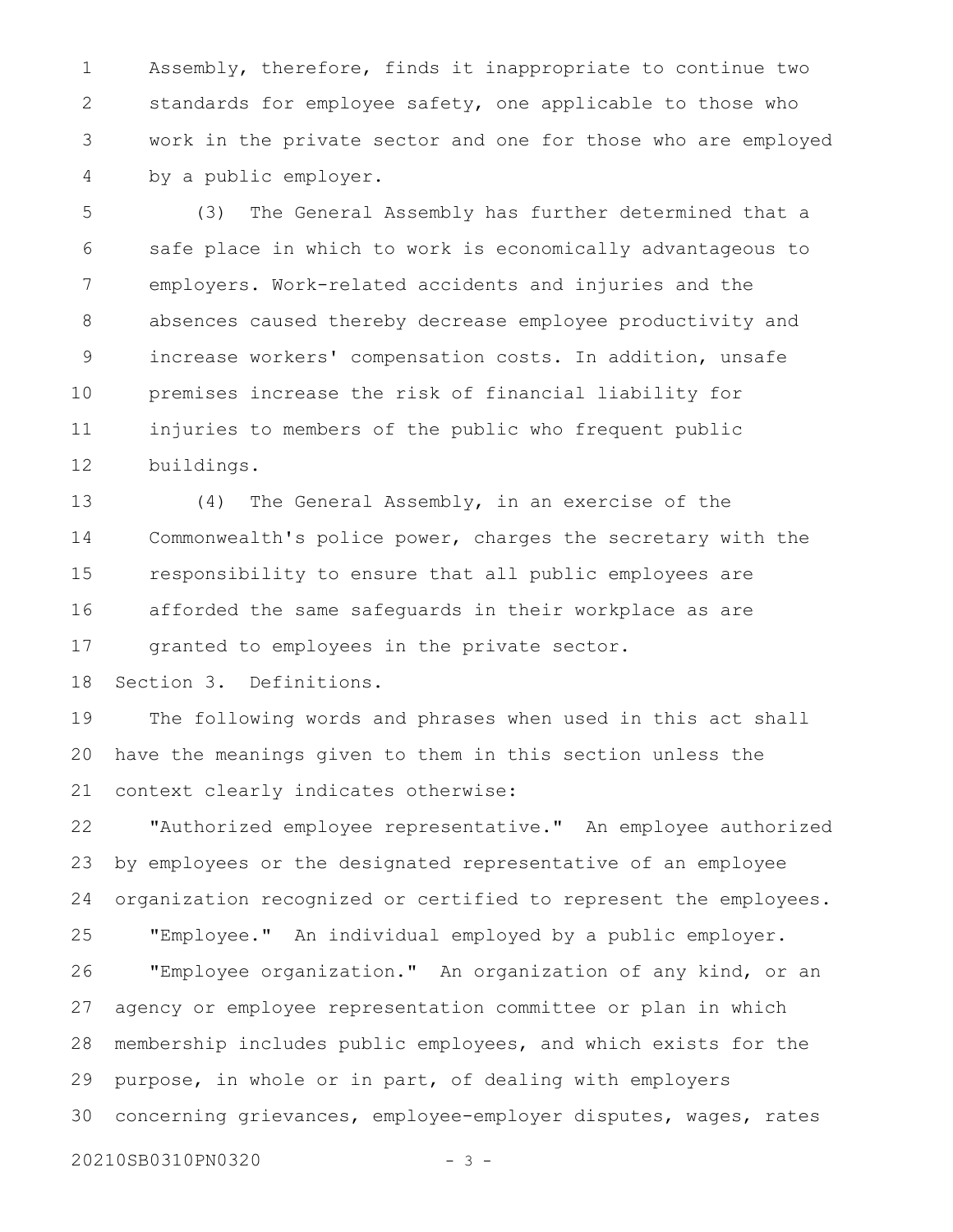of pay, hours of employment or conditions of work. The term does not include an organization that practices discrimination in membership because of race, color, creed, national origin or political affiliation. 1 2 3 4

"Employer." The Commonwealth, any of its political subdivisions, including a school district, and any office, board, commission, agency, authority, local transportation organization or other instrumentality or nonprofit organization or institution or a charitable, religious, scientific, literary, recreational, health, educational or welfare institution receiving grants or appropriations from Federal, State or local government. The term does not include an employer covered or presently subject to coverage under the Occupational Safety and Health Act of 1970. 5 6 7 8 9 10 11 12 13 14

"Occupational Safety and Health Act of 1970" or "OSHA." The Occupational Safety and Health Act of 1970 (Public Law 91-596, 29 U.S.C. § 651 et seq.). 15 16 17

"Occupational safety and health standard." A standard which requires conditions, or the adoption or use of one or more practices, means, methods, operations or processes, reasonably necessary or appropriate to provide safe or healthful employment in places of employment. 18 19 20 21 22

"Person." An individual, partnership, association, corporation, business trust, legal representative or an organized group of individuals, partnerships, associations, corporations, business trusts or legal representatives. 23 24 25 26

"Review board." The Pennsylvania Occupational Safety and Health Review Board established under section 9. 27 28

"Secretary." The Secretary of Labor and Industry of the Commonwealth or a designated agent. 29 30

20210SB0310PN0320 - 4 -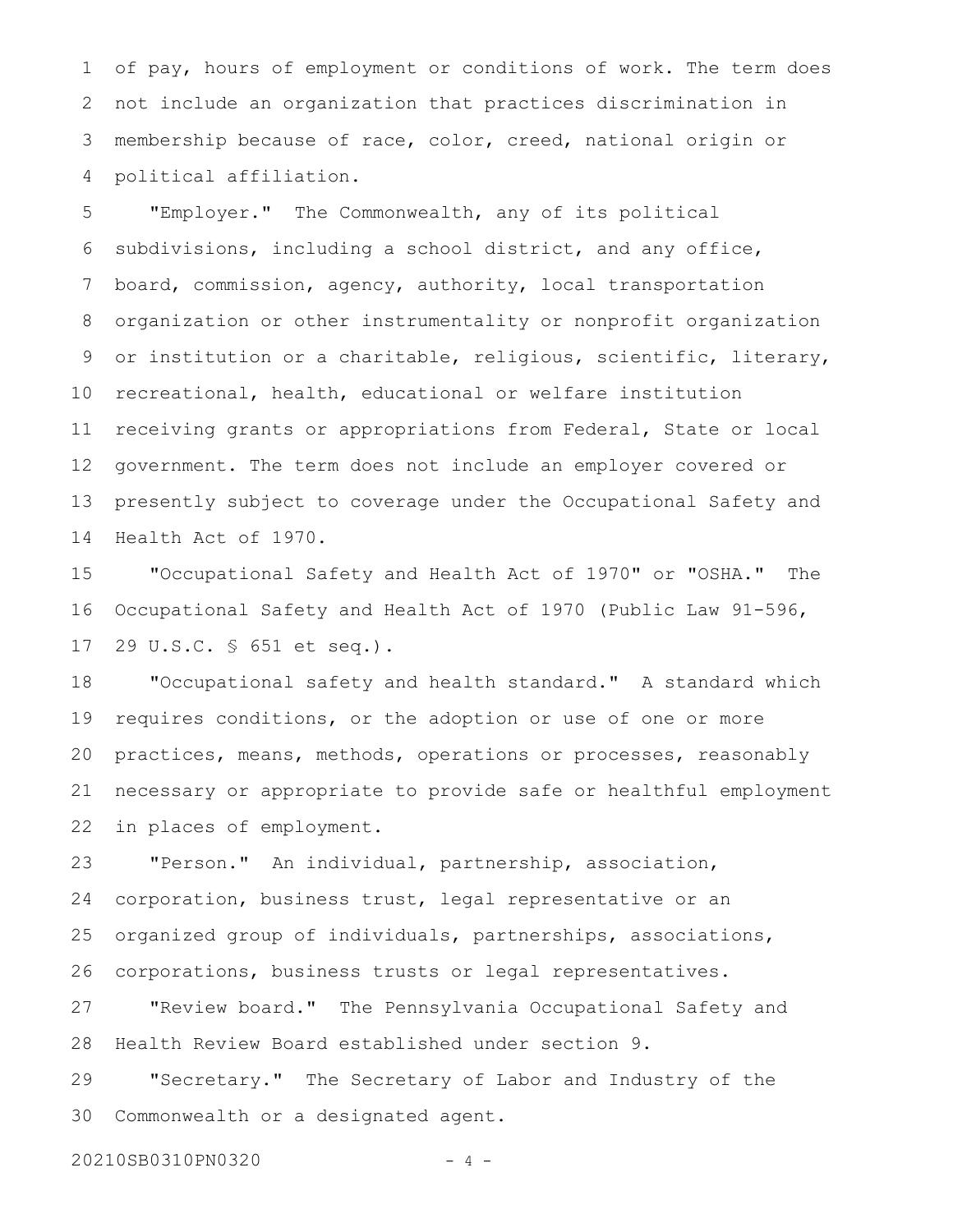Section 4. Application. 1

(a) General rule.--Each occupational safety or health standard promulgated under this act shall apply to all public employers and public employees, and the secretary shall have authority to enforce the standards in accordance with this act. (b) Statutory and common law rights preserved.--Nothing in this act shall be construed to supersede or in any manner affect any workers' compensation law or to enlarge, diminish or affect in any manner common law or statutory rights, duties or liabilities of employers or employees under any law with respect to injuries, diseases or death of employees arising out of and in the course of employment. 2 3 4 5 6 7 8 9 10 11 12

(c) Employees not covered by Federal standard.-- Notwithstanding any other provision in this act, an occupational safety or health standard promulgated under this act shall apply only to employees not covered by a Federal occupational safety or health standard promulgated under section 6 of the Occupational Safety and Health Act of 1970 or amendments thereto. 13 14 15 16 17 18 19

Section 5. Employer duties. 20

(a) General rule.--An employer shall furnish to each employee: 21 22

- (1) Employment. 23
- 24

(2) A place of employment:

(i) Free from recognized hazards that are causing or are likely to cause death or serious physical harm. (ii) Which will provide reasonable and adequate protection to the lives, safety or health of the employees. 25 26 27 28 29

(b) Compliance with act.--An employer shall comply with the 20210SB0310PN0320 - 5 - 30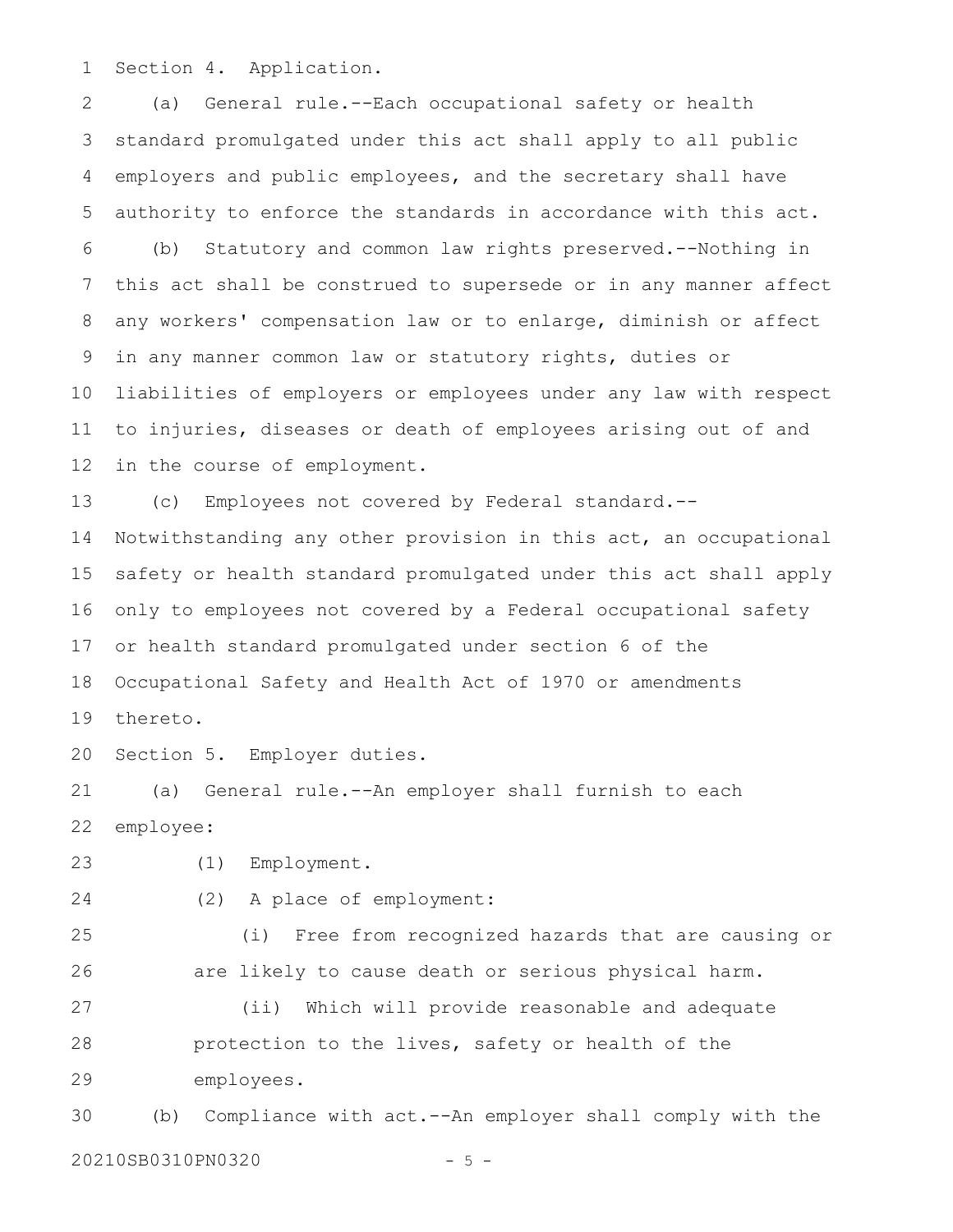occupational safety and health standards promulgated under this act. 1 2

(c) Written statement of substances.--An employer shall, upon the written request of an employee, furnish the employee with a written statement listing the substances the employee uses or with which the employee comes into contact that have been identified as toxic or hazardous by occupational safety and health standards under 29 CFR Pt. 1910 Subpt. H (relating to hazardous materials) or under the act of February 14, 2008 (P.L.6, No.3), known as the Right-to-Know Law, or both. (d) Law compliance with regulations and orders.--An employee and employer shall comply with occupational safety and health standards and all rules, regulations and orders issued under 3 4 5 6 7 8 9 10 11 12 13

this act which are applicable to the employer's or employee's own actions and conduct. 14 15

(e) State plan for standards.--The Commonwealth shall promulgate a plan for the development and enforcement of occupational safety and health standards with respect only to public employers and employees, in accordance with section 18(b) of the Occupational Safety and Health Act of 1970. 16 17 18 19 20

Section 6. Regulations. 21

The secretary may promulgate regulations to administer and enforce this act and shall: 22 23

(1) Prepare, adopt, amend or repeal regulations governing the conditions of employment of general and special application in all workplaces. 24 25 26

(2) Provide: 27

(i) A method of encouraging employers and employees in efforts to reduce the number of safety and health hazards arising from undesirable or inappropriate working 28 29 30

20210SB0310PN0320 - 6 -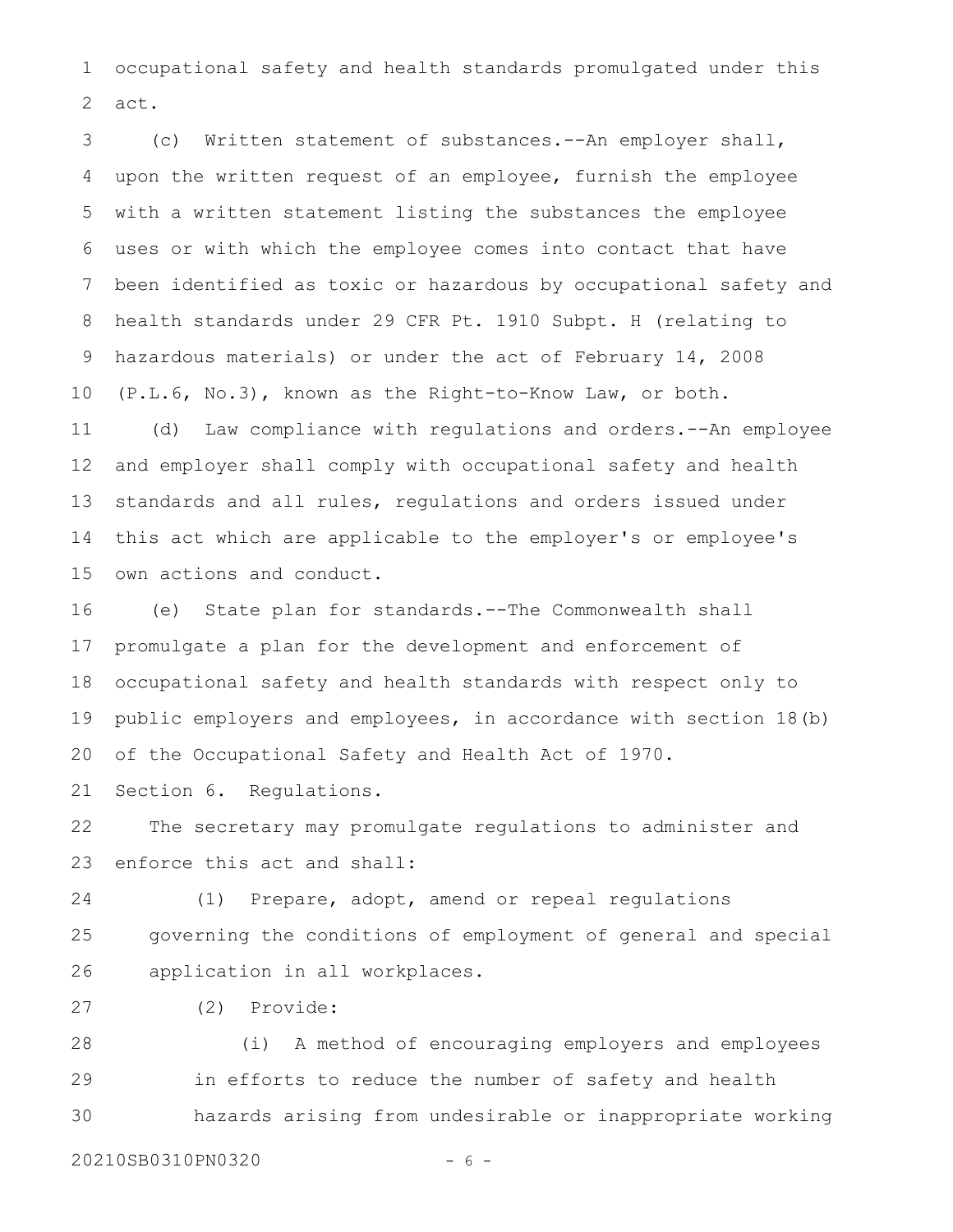1

conditions at the workplace.

(ii) A method of stimulating employers and employees to institute new or to perfect existing programs for safe and healthful working conditions. 2 3 4

(3) Provide for appropriate reporting procedures by employers with respect to information relating to conditions of employment that will assist in achieving the objectives of this act. 5 6 7 8

(4) Provide for the frequency, method and manner of making inspections of workplaces without advance notice. In the event of an emergency or unusual situation, the secretary may give advance notice. 9 10 11 12

(5) Publish and disseminate to employers, employees, organizations representing employees and labor organizations and ensure the posting, where appropriate, by employers of informational, educational or training materials designed to aid and assist in achieving the objectives of this act. 13 14 15 16 17

(6) Provide for the establishment of new and the perfection and expansion of existing programs for occupational safety and health education for employers and employees and institute methods and procedures for the establishment of a program for voluntary compliance by employers and employees with the requirements of this act and all applicable occupational safety and health standards and regulations promulgated under this act. 18 19 20 21 22 23 24 25

Section 7. Standards. 26

(a) General rule.--The secretary shall, by regulation, adopt all occupational safety and health standards, amendments or changes adopted or recognized by the United States Secretary of Labor under the authority of the Occupational Safety and Health 27 28 29 30

20210SB0310PN0320 - 7 -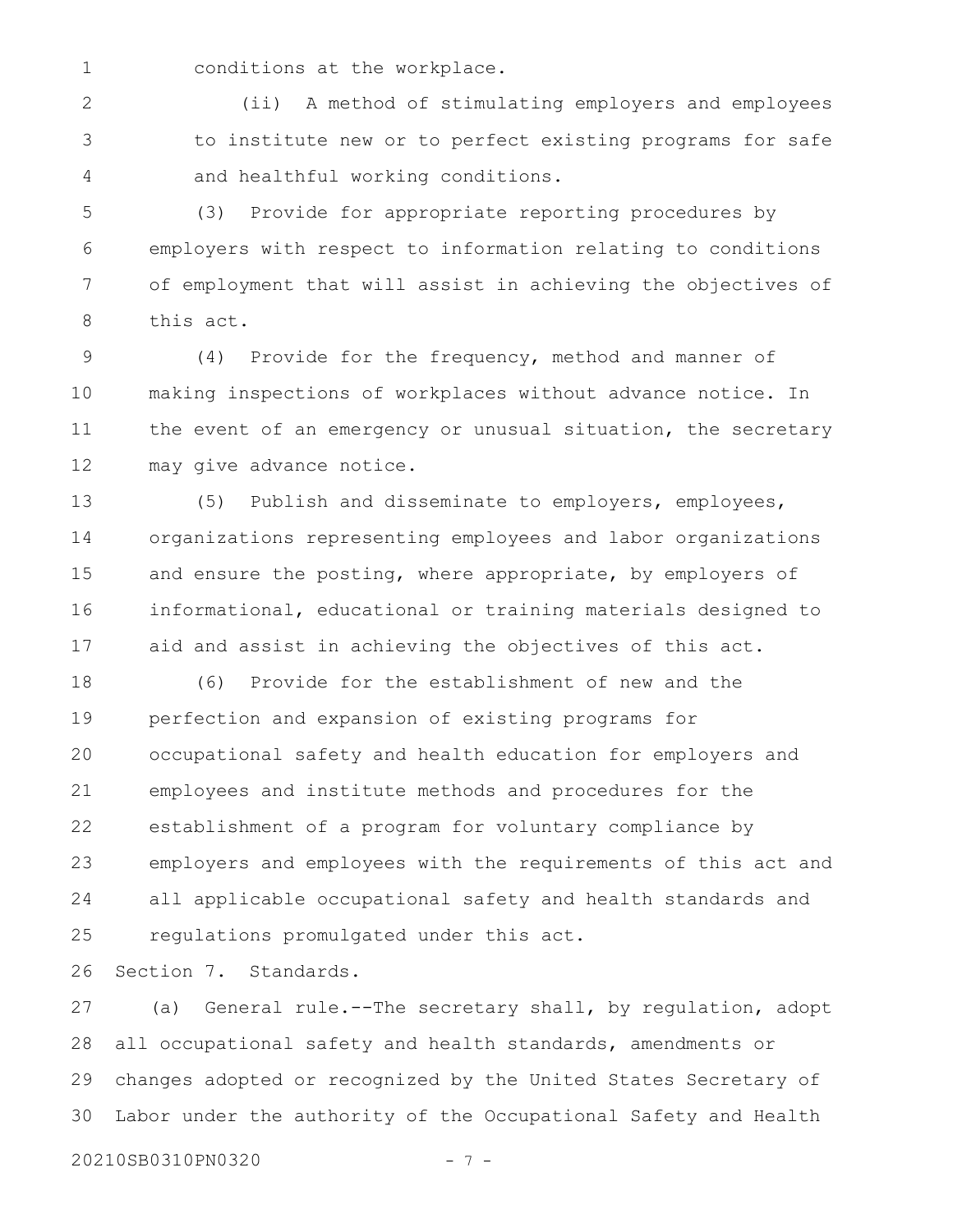Act of 1970 in order to provide reasonable and adequate protection to the lives, safety and health of public employees. Except as provided under subsection (b), the secretary shall promulgate and repeal regulations as necessary to conform to the standards established under the Occupational Safety and Health Act of 1970. Where no Federal standards are applicable, the secretary shall provide for the development of State standards as necessary in special circumstances. 1 2 3 4 5 6 7 8

(b) Interstate commerce.--The secretary may not adopt standards for products distributed or used in interstate commerce which are different from Federal standards for products unless the standards are required by compelling local conditions and do not unduly burden interstate commerce. 9 10 11 12 13

(c) Challenge to standard or regulation.--A person who may be adversely affected by a standard or regulation issued under this act may challenge the validity or application of the standard or regulation by bringing an action for declaratory judgment. 14 15 16 17 18

Section 8. Variances. 19

(a) Variance procedure.-- 20

(1) A public employer may apply to the secretary for a temporary order granting a variance from a standard or a provision promulgated under this act. A temporary order shall be granted only if the employer files an application that meets the requirements of subsection (b) and establishes all of the following: 21 22 23 24 25 26

(i) The employer is unable to comply with a standard by the standard's effective date because of unavailability of professional or technical personnel or of materials and equipment needed to come into compliance 27 28 29 30

20210SB0310PN0320 - 8 -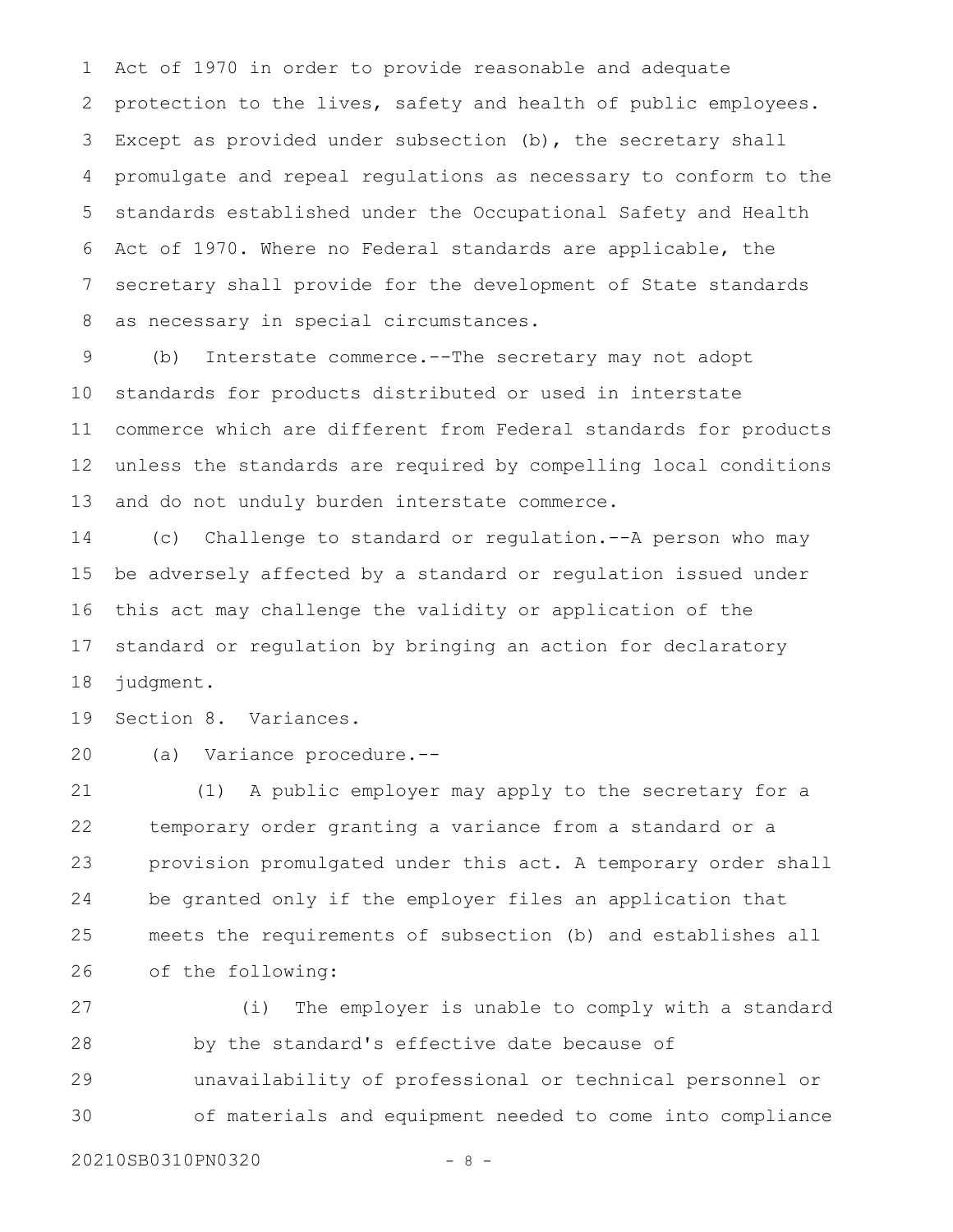with the standard or because necessary construction or alteration of facilities cannot be completed by the effective date. 1 2 3

(ii) The employer is taking all available steps to safeguard employees against the hazards covered by the standard. 4 5 6

(iii) The employer has an effective program for complying with the standard as quickly as practicable. (2) (i) A temporary order issued under this section shall prescribe the practices, means, methods, operations and processes which the employer must adopt and use while the order is in effect and state in detail the employer's program for complying with the standard. 7 8 9 10 11 12 13

(ii) A temporary order may be granted only after notice to employees and an opportunity for a hearing. The secretary may issue one interim order to be effective until a decision is made on the basis of a hearing. 14 15 16 17

(iii) A temporary order may not be in effect for longer than the period needed by the employer to achieve compliance with the standard or one year, whichever is shorter. An order may be renewed not more than twice so long as the requirements of this section are met and an application for renewal is filed at least 90 days prior to the expiration date of the order. 18 19 20 21 22 23 24

(iv) An interim renewal of an order may not remain in effect longer than 180 days. 25 26

(b) Contents of application for variance.--An application for a temporary variance order shall contain all of the following: 27 28 29

(1) A specification of the standard or portion from 20210SB0310PN0320 - 9 -30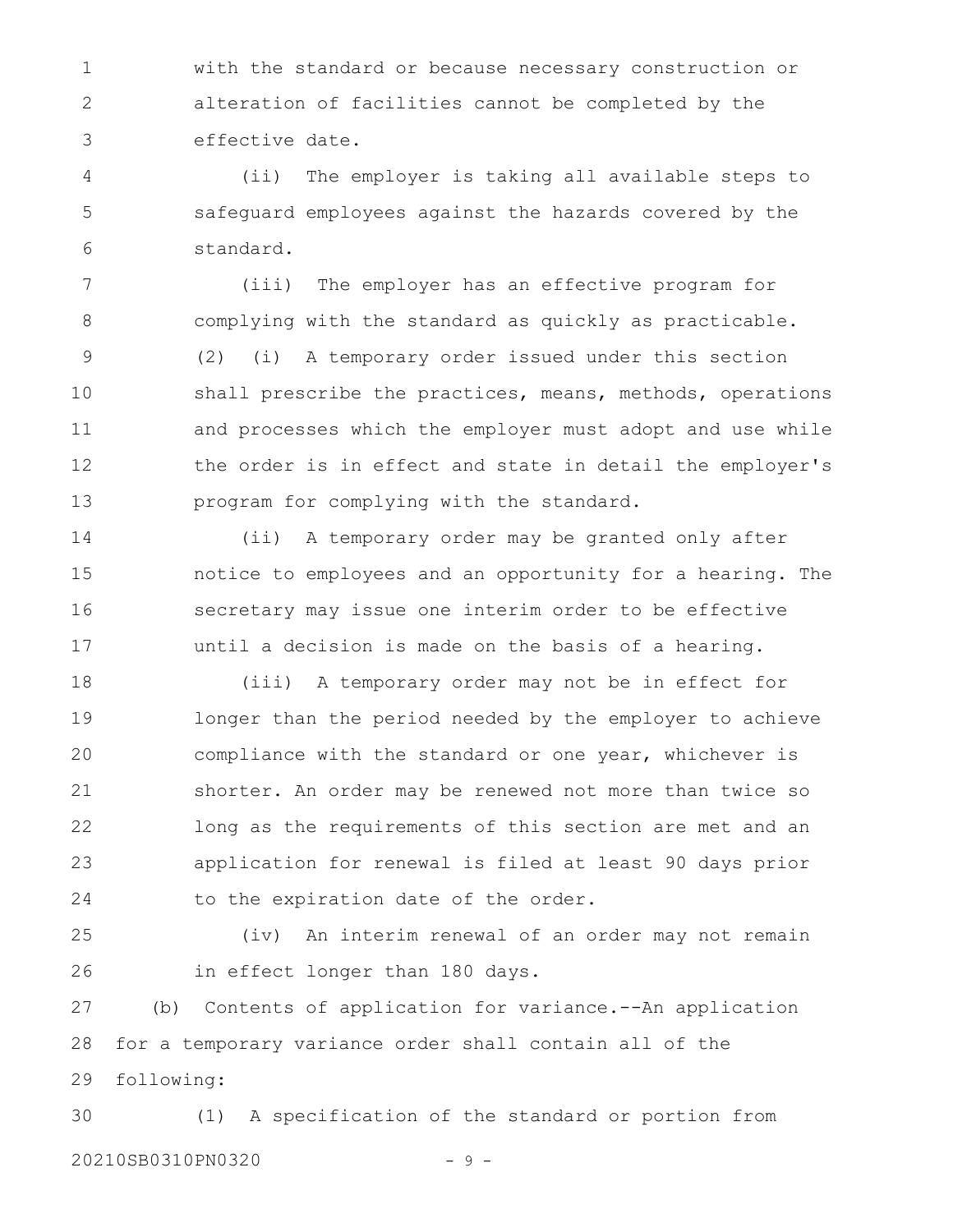1

which the employer or owner seeks a variance.

(2) A representation by the employer, supported by representations from qualified persons who have firsthand knowledge of the facts represented, that the employer is unable to comply with the standard or portion and a detailed statement of the reasons. 2 3 4 5 6

(3) A statement of the steps the employer has taken and will take, with specific dates, to protect employees against the hazard covered by the standard. 7 8 9

(4) A statement of when the employer expects to be able to comply with the standard and what steps the employer has taken and will take, with dates specified, to come into compliance with the standard. 10 11 12 13

(5) A certification that the employer has informed the employees of the application by giving a copy of the application to the authorized employee representative, posting a statement giving a summary of the application and specifying where a copy may be examined at the place or places where notices to employees are normally posted, and by other appropriate means. A description of how employees have been informed shall be contained in the certification. The information to employees shall also inform them of the right to petition the secretary for a hearing. 14 15 16 17 18 19 20 21 22 23

(c) Variance for experimental program.--The secretary may grant a variance from any standard or portion whenever the secretary determines that a variance is necessary to permit an employer to participate in an experimental program approved by the secretary, which is designed to demonstrate or validate new and improved techniques to safeguard the health or safety of workers. 24 25 26 27 28 29 30

20210SB0310PN0320 - 10 -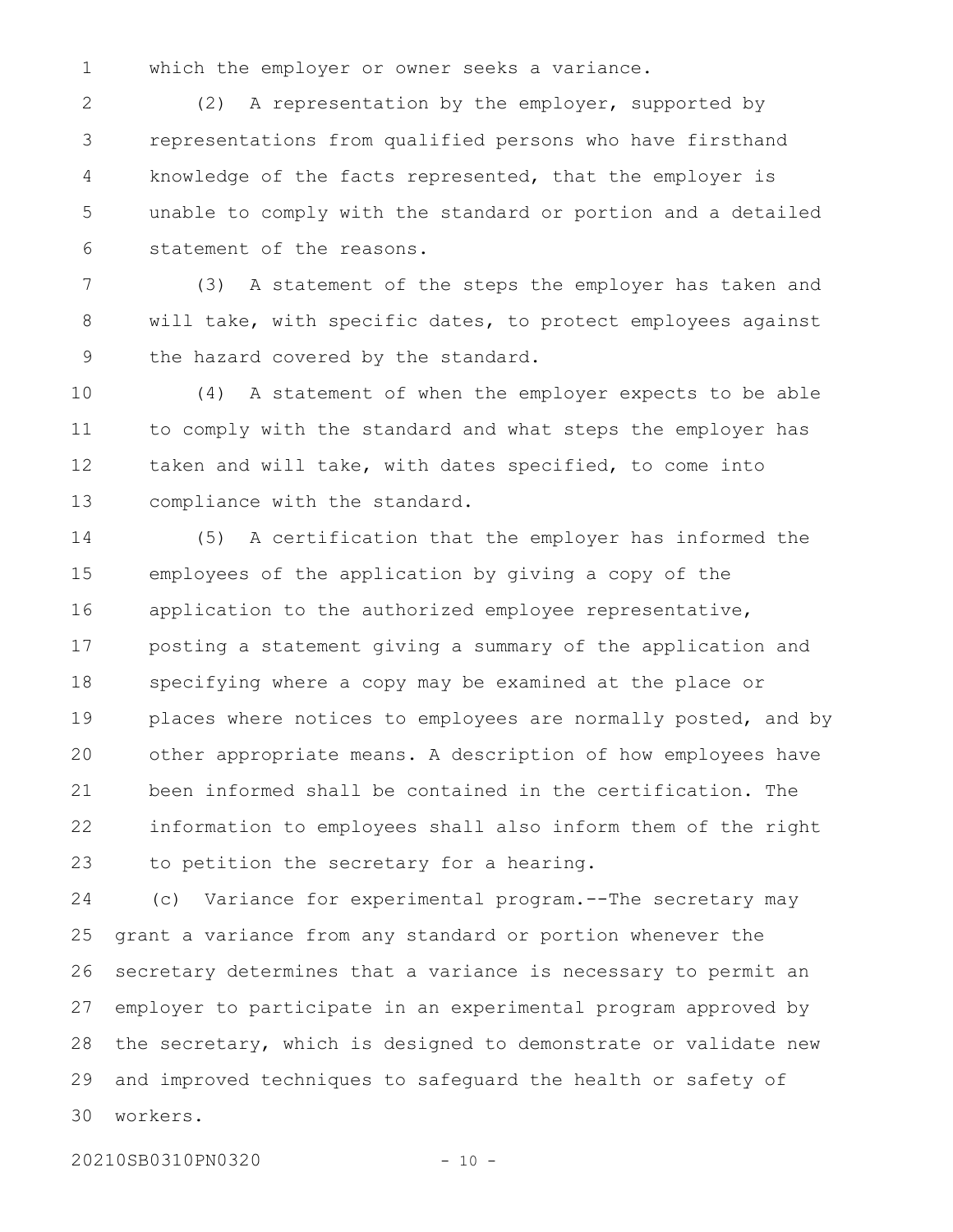- 1
- (d) Hearing and order.--

(1) An affected employer may apply to the secretary for a rule or order for a variance from a standard promulgated under this act. Affected employees shall be given notice of each application and an opportunity to participate in a hearing. 2 3 4 5 6

(2) The secretary shall issue a rule or order if the secretary determines on the record, after opportunity for an inspection where appropriate and a hearing, that the proponent of the variance has demonstrated by a preponderance of the evidence that the conditions, practices, means, methods, operations or processes used or proposed to be used by an employer will provide employment and places of employment which are as safe and healthful as those which would prevail if the employer complied with the standard. The rule or order shall prescribe the conditions the employer must maintain and the practices, means, methods, operations and processes which the employer must adopt and utilize to the extent they differ from the standard in question. 7 8 9 10 11 12 13 14 15 16 17 18 19

(3) A rule or order may be modified or revoked upon application by an employer, an employee, an authorized employee representative, or by the secretary on the secretary's own motion, in the manner prescribed for issuance under this section at any time after six months from the date the rule or order was entered. 20 21 22 23 24 25

(e) Challenge to standard or regulation.--A person who may be adversely affected by a standard or regulation issued under this section may challenge the validity or applicability of the standard or regulation by bringing an action for declaratory judgment. 26 27 28 29 30

20210SB0310PN0320 - 11 -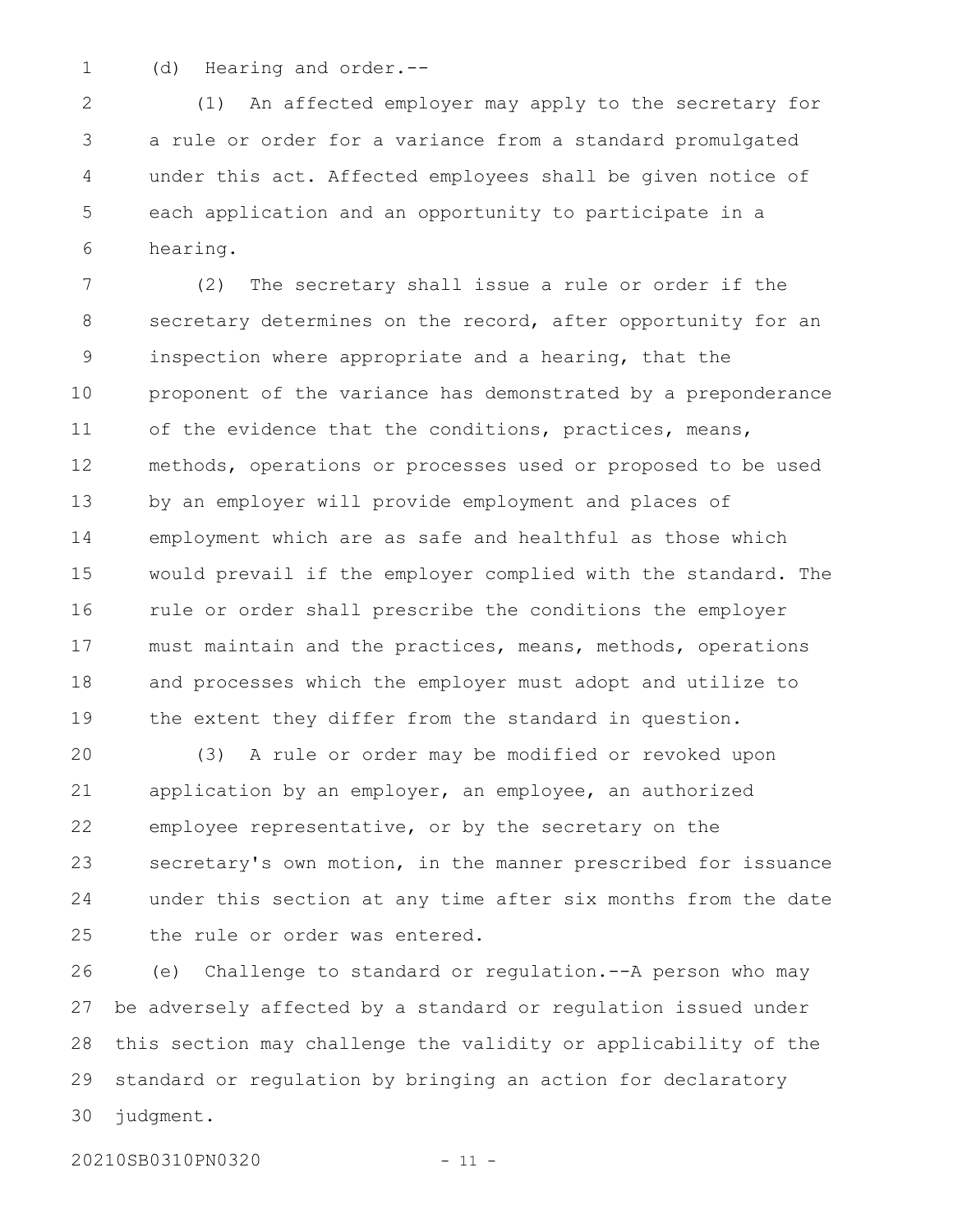Section 9. Pennsylvania Occupational Safety and Health Review Board. 1 2

(a) Establishment.--The Pennsylvania Occupational Safety and Health Review Board is established to have and exercise the powers, duties and prerogatives under this act. The review board shall consist of five persons appointed by the Governor from among persons who by reason of training, education or experience are qualified to carry out the functions of the review board. (b) Terms of members.--Each member shall serve a term of four years and until the member's successor is appointed. The Governor shall designate one of the members to serve as chairperson. 3 4 5 6 7 8 9 10 11 12

(c) Power to hear appeals.--A member of the review board shall hear and rule on appeals from compliance orders, notifications and penalties issued under this act. The secretary shall adopt and promulgate rules and regulations with respect to the procedures for review board hearings. 13 14 15 16 17

(d) Schedule for hearing appeals.--A review board member hearing an appeal or appeals under this act shall be paid a per diem amount to be determined by the secretary. The members shall alternate the hearing of appeals according to a schedule adopted by the secretary. If a member is unable to hear an appeal, the next available member, in accordance with the schedule, shall hear the appeal. A member shall be selected to hear the appeal within 30 days after the date it was filed. 18 19 20 21 22 23 24 25

(e) Necessary staff.--Any staff necessary for the purposes of conducting hearings shall be provided by the Department of Labor and Industry. 26 27 28

(f) Subpoena power and oaths.--In the conduct of hearings the review board member may subpoena and examine witnesses, 29 30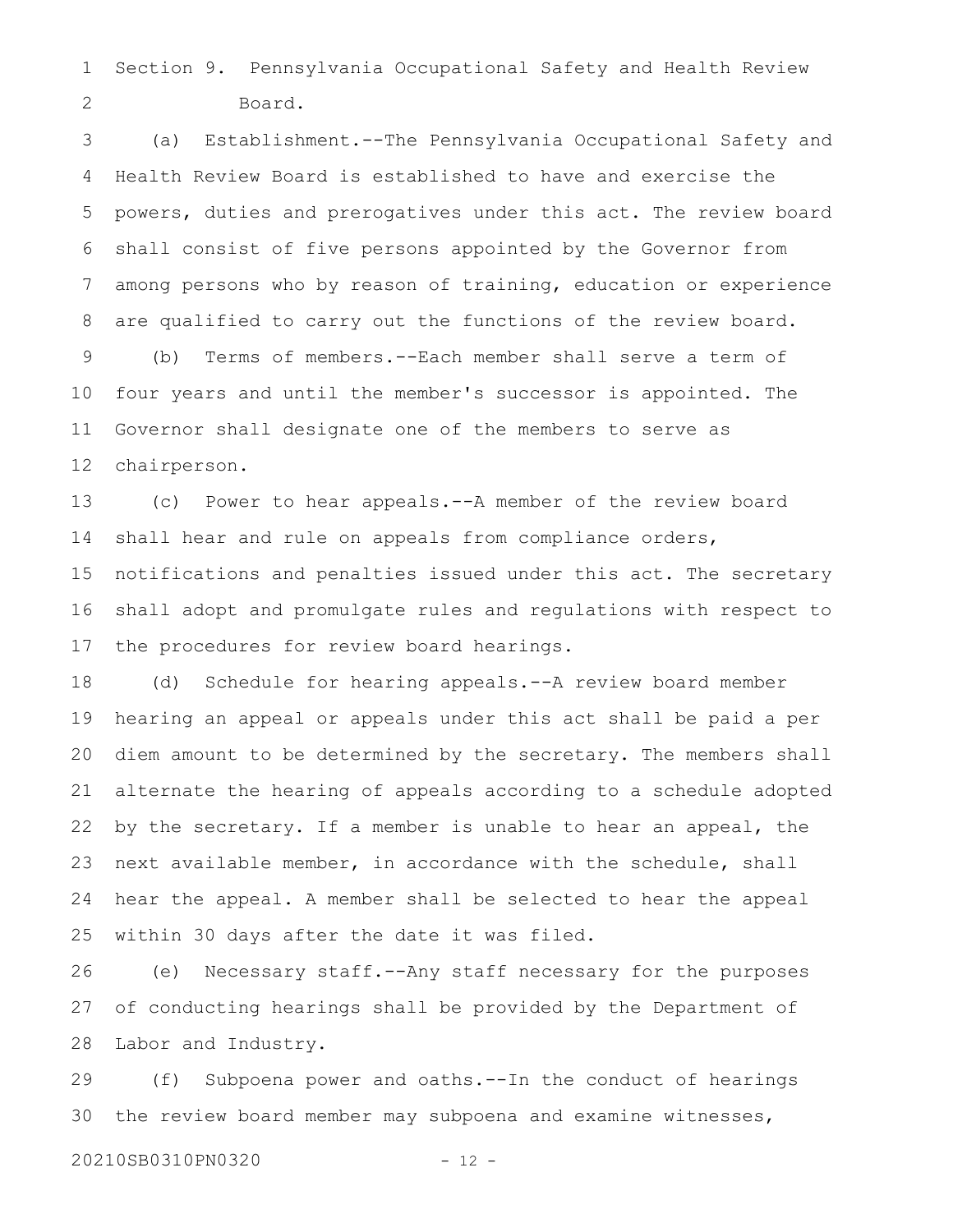require the production of evidence, administer oaths and take testimony and depositions. 1 2

(g) Ruling on appeal.--After hearing an appeal, the review board member may sustain, modify or dismiss a compliance order or penalty, provided that decision shall be issued within 120 days after the appeal was filed. 3 4 5 6

Section 10. Appeal from review board. 7

A person, including the secretary, adversely affected or aggrieved by an order of the review board, after all administrative remedies under this act have been exhausted, is entitled to judicial review. 8 9 10 11

Section 11. Inspection and investigation powers. 12

(a) Right to inspect.-- 13

(1) To carry out the purposes of this act, the secretary or a designated representative, upon presenting appropriate credentials to the employer, may enter a workplace or environment where work is performed by an employee, without advance notice and at reasonable times, to inspect and investigate a place of employment and all pertinent conditions, structures, machines, apparatus, devices, equipment and materials and question an employer or employee privately. 14 15 16 17 18 19 20 21 22

(2) Whenever the secretary, proceeding under this section, is denied admission to a place of employment, the secretary may obtain a warrant to make an inspection or investigation of the place of employment from any judge of Commonwealth Court. 23 24 25 26 27

(b) Witnesses and evidences.-- 28

(1) In making inspections and investigations under this section, the secretary may require the attendance and 29 30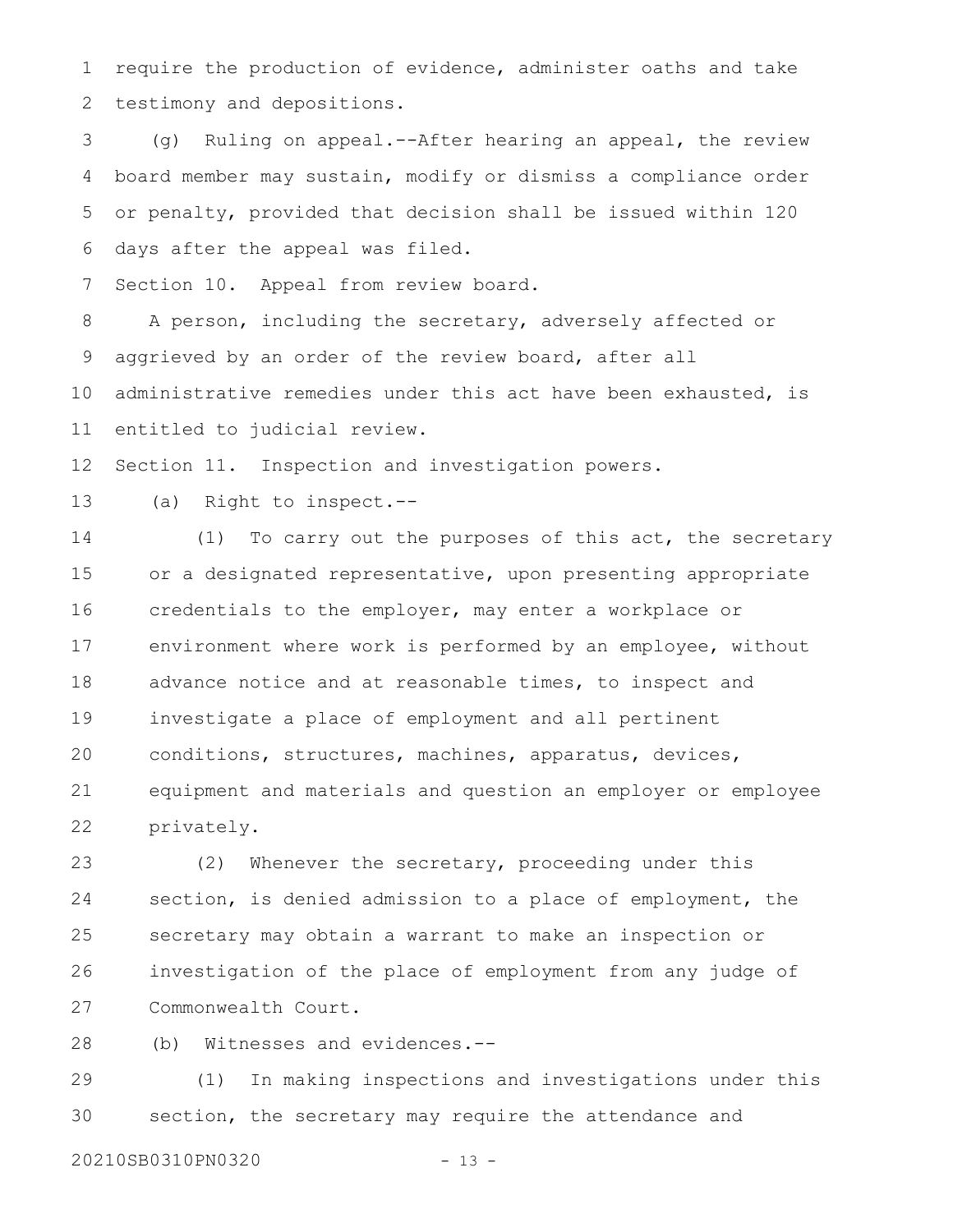testimony of witnesses and the production of evidence under oath. Witnesses shall be paid the same fees and mileage that are paid witnesses in the courts of this Commonwealth. 1 2 3

(2) In case of a failure or refusal of a person to obey an order, the court of common pleas for the judicial district where the person resides, is found or transacts business shall issue to the person an order requiring the person to appear to produce evidence if asked, and when so ordered, to give testimony relating to the matter under investigation or in question. 4 5 6 7 8 9 10

(3) A failure to obey an order of the court may be punished by the court as a contempt. 11 12

(c) People to accompany secretary or representative.-- 13

(1) Subject to regulations issued by the secretary, a representative of the employer and an authorized employee representative shall be given an opportunity to accompany the secretary or an authorized representative during the physical inspection of a workplace for the purposes of aiding the inspection. Where there is no authorized employee representative, the secretary or an authorized representative shall consult with a reasonable number of employees concerning matters of health and safety in the workplace. 14 15 16 17 18 19 20 21 22

(2) An employee who accompanies the secretary or an authorized representative on an inspection may not suffer any reduction in wages as a result. 23 24 25

Section 12. Inspection and investigation of violations. 26

(a) Request for inspection.-- 27

(1) An employee or authorized employee representative who believes that a violation of an occupational safety or health standard exists or that an imminent danger exists may 28 29 30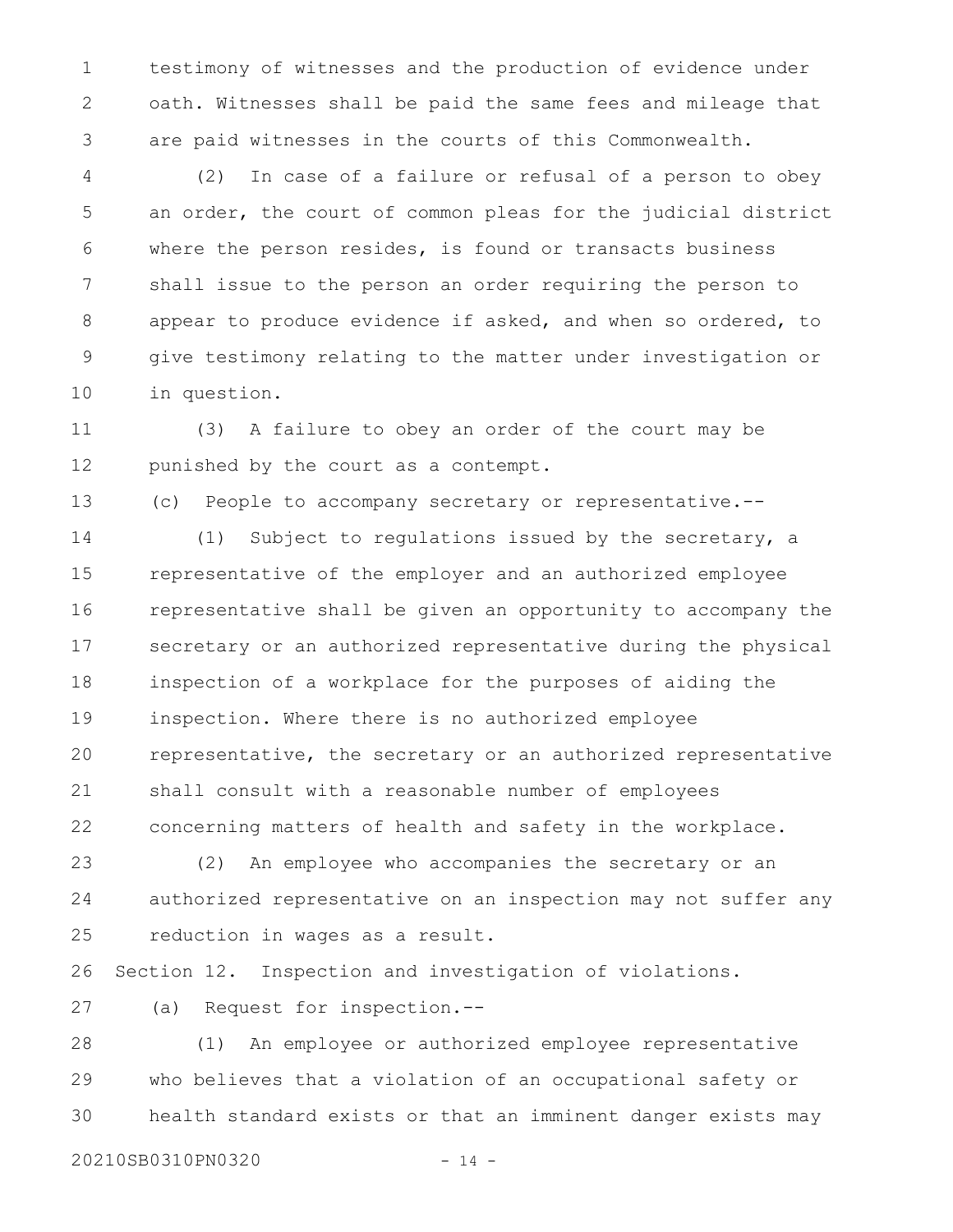request an inspection by giving notice of a violation or danger to the secretary. 1 2

(2) The notice and request shall be in writing, specify with reasonable particularity the grounds for the notice and be signed by an employee or authorized employee representative. 3 4 5 6

(3) A copy of the notice shall be provided by the secretary to the employer or an agent of the employer no later than at the time of inspection, except that on the request of the person giving notice, the names of individual employees or the authorized employee representative shall be kept confidential. 7 8 9 10 11 12

(b) Action by secretary.-- 13

(1) Whenever the secretary receives a request for inspection and determines that there are reasonable grounds to believe that a violation or danger exists, the secretary shall make an inspection as soon as practicable to determine if a violation or danger exists. The inspection may be limited to the alleged violation or danger. 14 15 16 17 18 19

(2) If the secretary determines there are no reasonable grounds to believe that a violation or danger exists, the secretary shall notify the employer, employee or authorized employee representative in writing of the determination. Notification may not preclude future enforcement action if conditions change. 20 21 22 23 24 25

(c) Notice of violation during inspection.-- 26

(1) Prior to or during an inspection of a workplace, an employee or authorized employee representative in the workplace may notify in writing the secretary or a representative of the secretary responsible for conducting 27 28 29 30

20210SB0310PN0320 - 15 -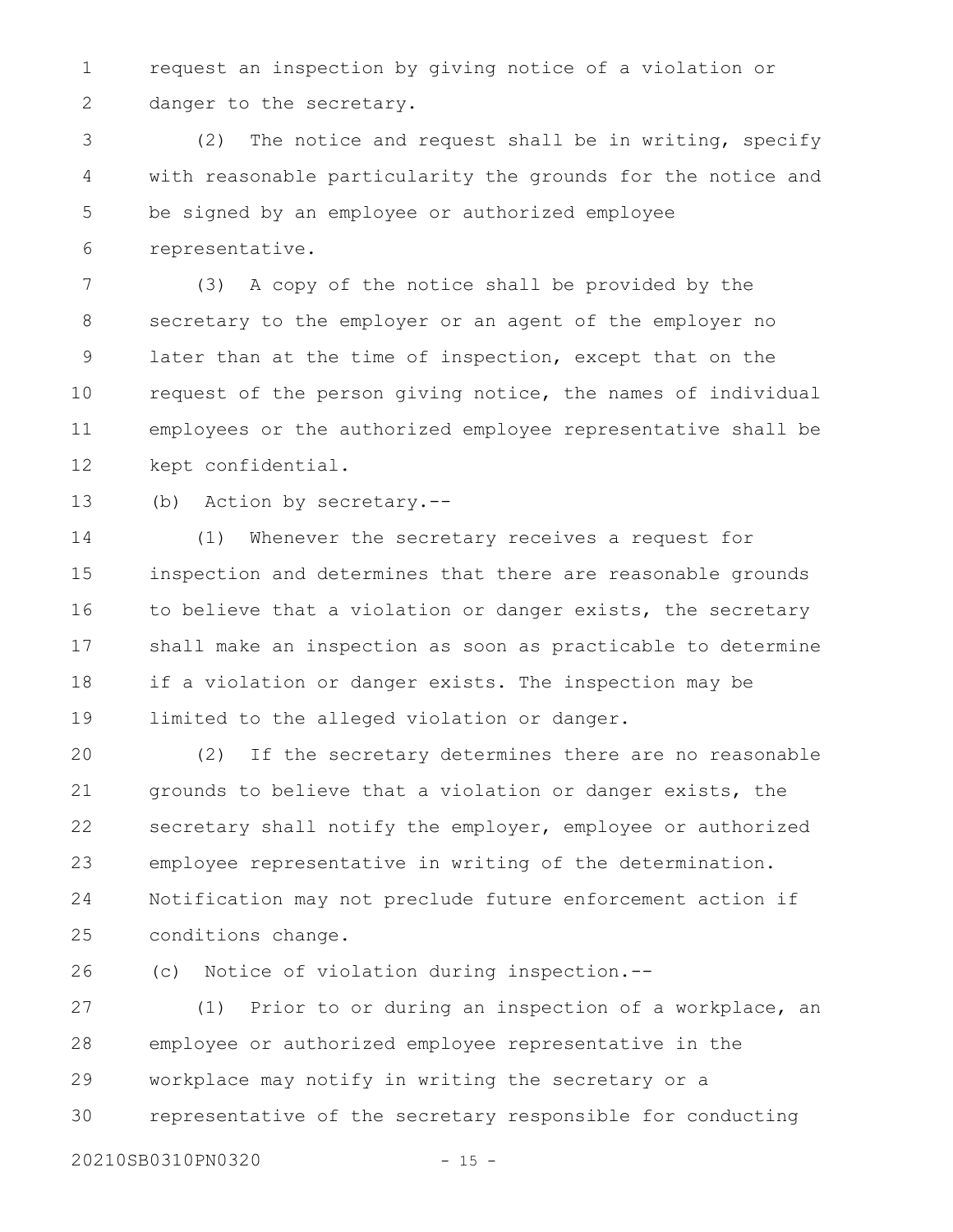the inspection of a violation of this act which the person has reason to believe exists in the workplace. 1 2

(2) The secretary shall by regulation establish procedures for informal review of a refusal by a representative of the secretary to issue a citation with respect to an alleged violation and shall furnish the employer and the employees or authorized employee representative requesting a review a written statement of the reasons for the secretary's final disposition of the case. Notification may not preclude future enforcement action if conditions change. 3 4 5 6 7 8 9 10 11

(d) Summary by secretary.--The secretary shall compile, analyze and publish in either summary or detailed form all reports or information obtained under this section. 12 13 14

(e) Rules and regulations.--The secretary shall prescribe rules and regulations as the secretary deems necessary to carry out the secretary's responsibilities under this act, including rules and regulations dealing with the inspection of an employer's or owner's establishment. 15 16 17 18 19

Section 13. Recordkeeping. 20

(a) Employer's duties prescribed by regulation.--In accordance with the secretary's regulations, an employer shall make, keep and preserve and make available to the secretary records regarding activities relating to this act as the secretary deems necessary or appropriate for developing information regarding the causes and prevention of occupational accidents and illness. The regulations may include provisions requiring an employer to conduct periodic inspections. The secretary shall issue requlations requiring that an employer, through posting of notices, training or other appropriate means, 21 22 23 24 25 26 27 28 29 30

20210SB0310PN0320 - 16 -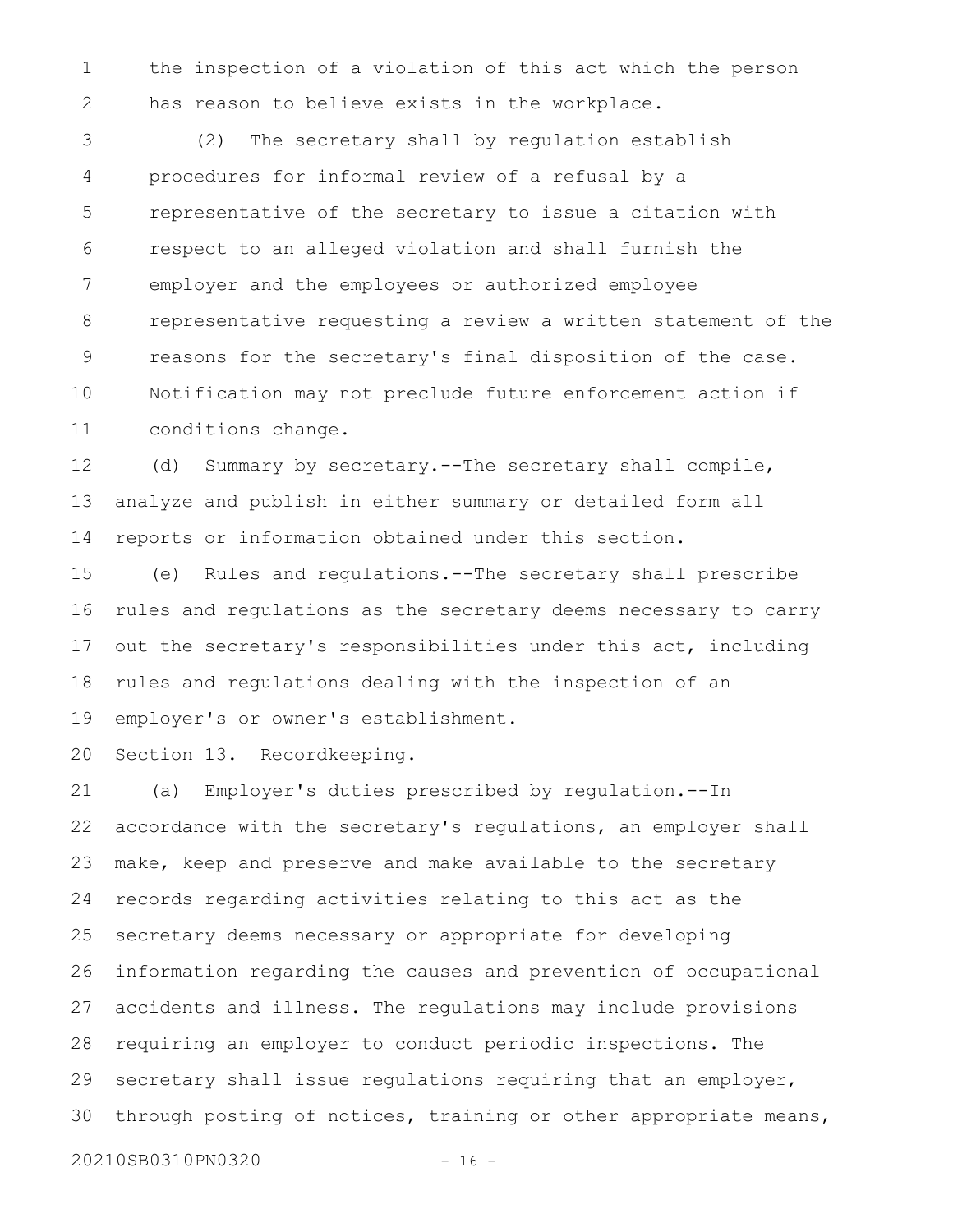keep employees informed of the protections and obligations under this act, including the provisions and regulations of this act. (b) Records relating to death and injury.--The secretary shall prescribe regulations requiring an employer to maintain accurate records and to make public periodic reports of workrelated deaths, injuries and illnesses, other than minor injuries requiring only first aid treatment and not involving lost time from work, medical treatment, loss of consciousness, restriction of work or motion or transfer to another job. 1 2 3 4 5 6 7 8 9

(c) Exposure to toxic or harmful agents.--

10

(1) The secretary shall issue regulations requiring an employer to maintain accurate records of employee exposures to potentially toxic materials or harmful physical agents which are required to be monitored or measured under any occupational safety and health standard adopted under this act. The regulations shall provide employees or the authorized employee representative with an opportunity to observe monitoring or measuring and have access to the records. The regulations shall allow each employee or former employee to have access to records that indicate the employee's own exposure to toxic materials or harmful physical agents. 11 12 13 14 15 16 17 18 19 20 21 22

(2) An employer shall promptly notify each employee who has been or is being exposed to toxic materials or harmful physical agents in concentrations or at levels that exceed those prescribed by an occupational safety and health standard promulgated under this act and shall inform each employee who is being exposed of the corrective action taken. Section 14. Compliance orders. 23 24 25 26 27 28 29

(a) Issuance.--Whenever the secretary, upon inspection or 20210SB0310PN0320 - 17 - 30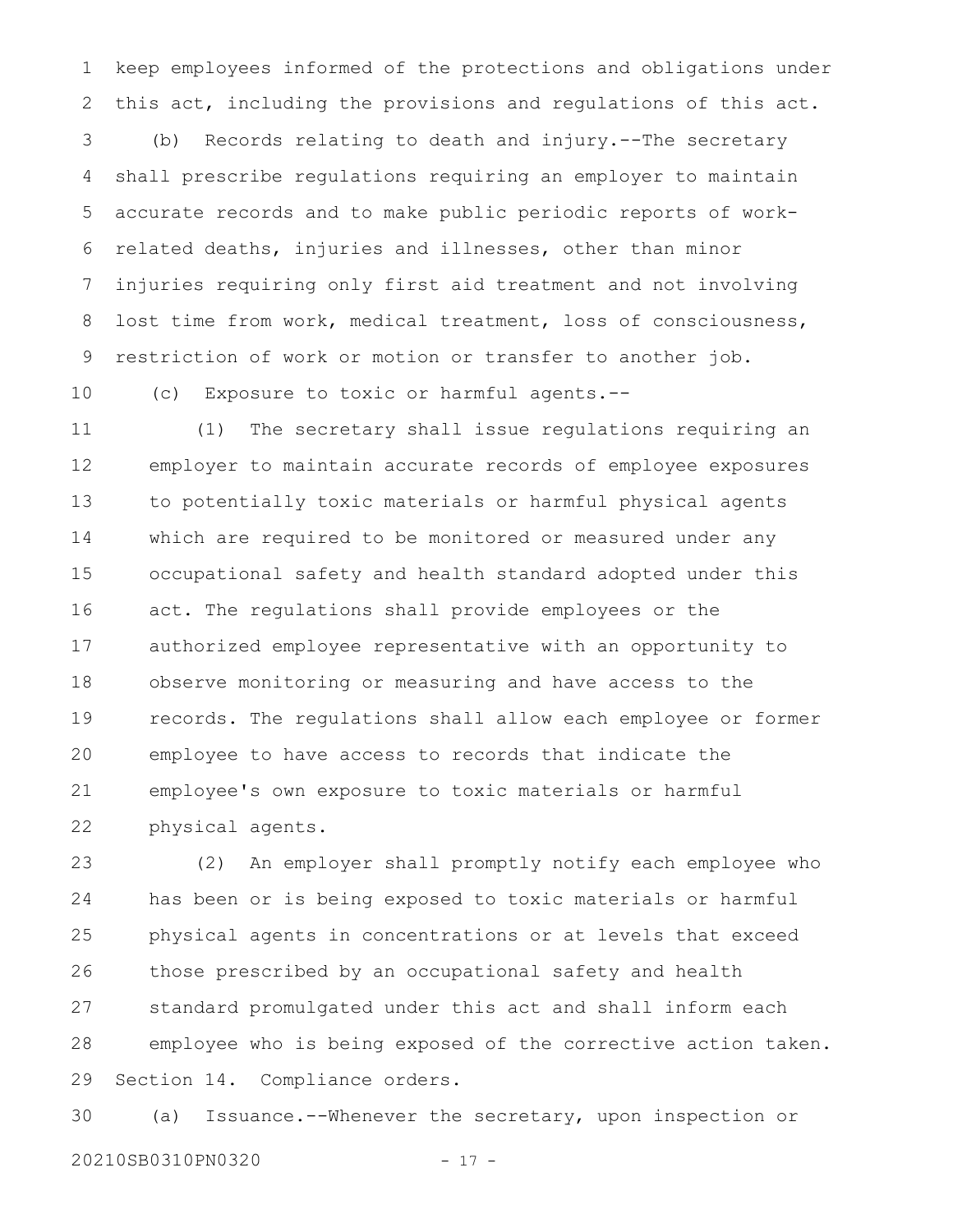investigation, determines that an employer has violated a provision of this act, an occupational safety or health standard or regulation promulgated under this act, the secretary shall with reasonable promptness issue a compliance order to the employer. Each compliance order shall be in writing and shall describe the nature of the violation, including a reference to the provisions of this act or the standard, regulation or order alleged to have been violated. The compliance order shall fix a reasonable time for the abatement of the violation. 1 2 3 4 5 6 7 8 9

(b) Posting of order.--Each compliance order issued under this section or a copy or copies of the order shall be prominently posted as prescribed in regulations issued by the secretary at or near each place a violation referred to in the compliance order occurred and at other locations within the workplace reasonably accessible to the employees. 10 11 12 13 14 15

Section 15. Enforcement procedures. 16

(a) Notice of order and penalty.-- 17

(1) If, after inspection or investigation, the secretary issues a compliance order under section 14(a), the secretary shall, within a reasonable time after the termination of the inspection or investigation, notify the employer by certified mail and email, if email is available, of the penalty, if any, proposed to be assessed under section 17. The notification shall inform the employer that the employer has 15 working days from the receipt of the notice by certified mail within which to notify the secretary that the employer wishes to contest the compliance order or proposed assessment of penalty. 18 19 20 21 22 23 24 25 26 27 28

(2) If the employer fails to notify the secretary within 15 days and if no notice is filed by any employee or 29 30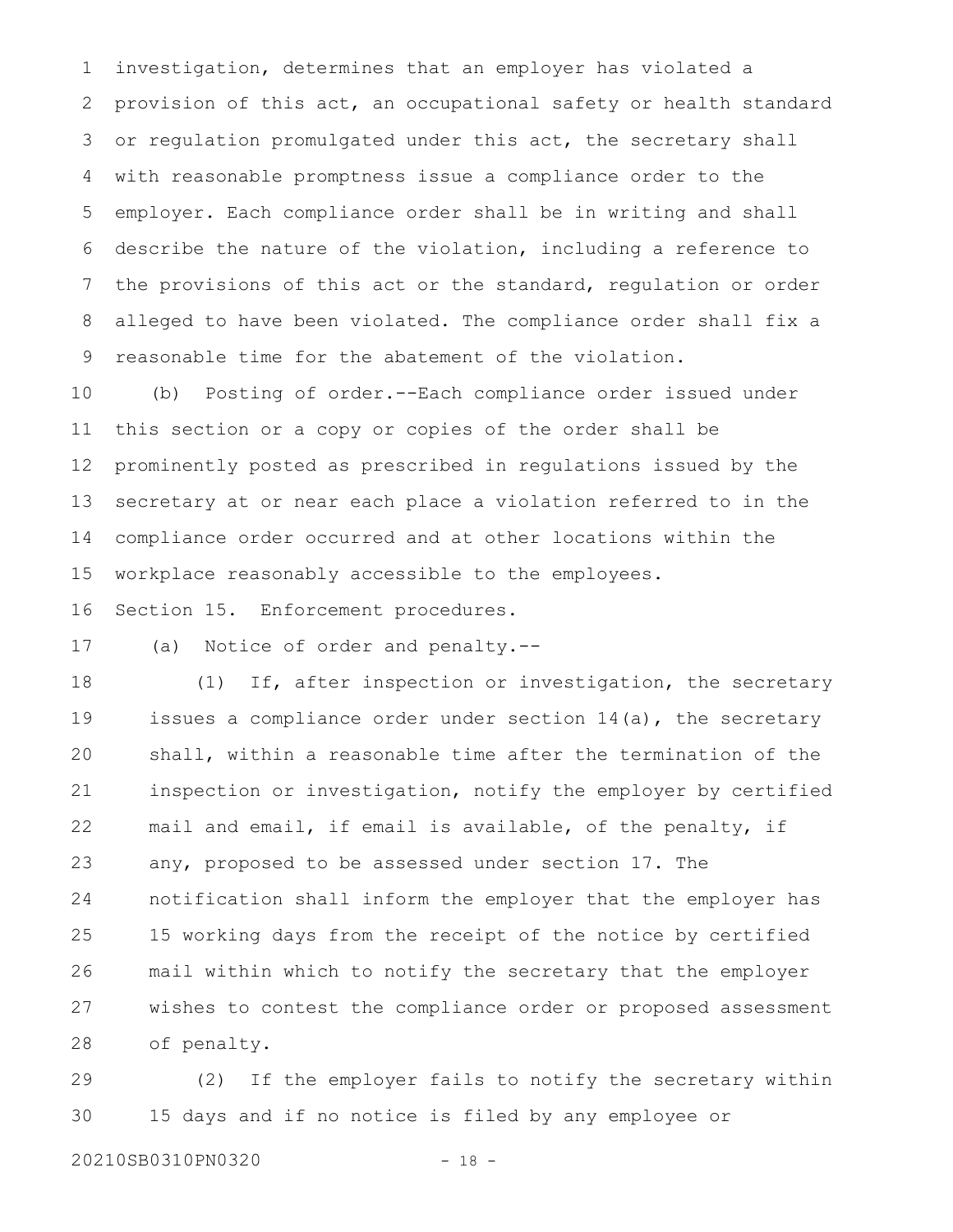authorized employee representative under subsection (c) within 15 days, the compliance order and the assessment, as proposed, shall be deemed a final order of the secretary and not subject to review by any court or agency. (b) Notice of failure to correct violation.-- 1 2 3 4 5

(1) If the secretary has reason to believe that an employer has failed to correct a violation for which a compliance order has been issued within the period permitted for correction, the secretary shall notify the employer by certified mail and email, if email is available, of the failure and of the penalty proposed to be assessed under section 17 by reason of the failure. In the case, however, of a review proceeding initiated by the employer under this section in good faith and not solely for delay or the avoidance of penalties, the period permitted for correction of the violation may not begin to run until the entry of a final order by the review board. Notification by the secretary shall inform the employer that the employer has 15 working days from the receipt of the notice by certified mail within which to notify the secretary that the employer wishes to contest the notification or the proposed assessment of penalty. 6 7 8 9 10 11 12 13 14 15 16 17 18 19 20 21 22

(2) If, within 15 days from the receipt of notification by certified mail under this section, the employer fails to notify the secretary that the employer intends to contest the notification or proposed assessment of penalty, the notification and assessment, as proposed, shall be deemed a final order of the review board and not be subject to review by any court or agency. 23 24 25 26 27 28 29

(c) Action by review board.-- 30

20210SB0310PN0320 - 19 -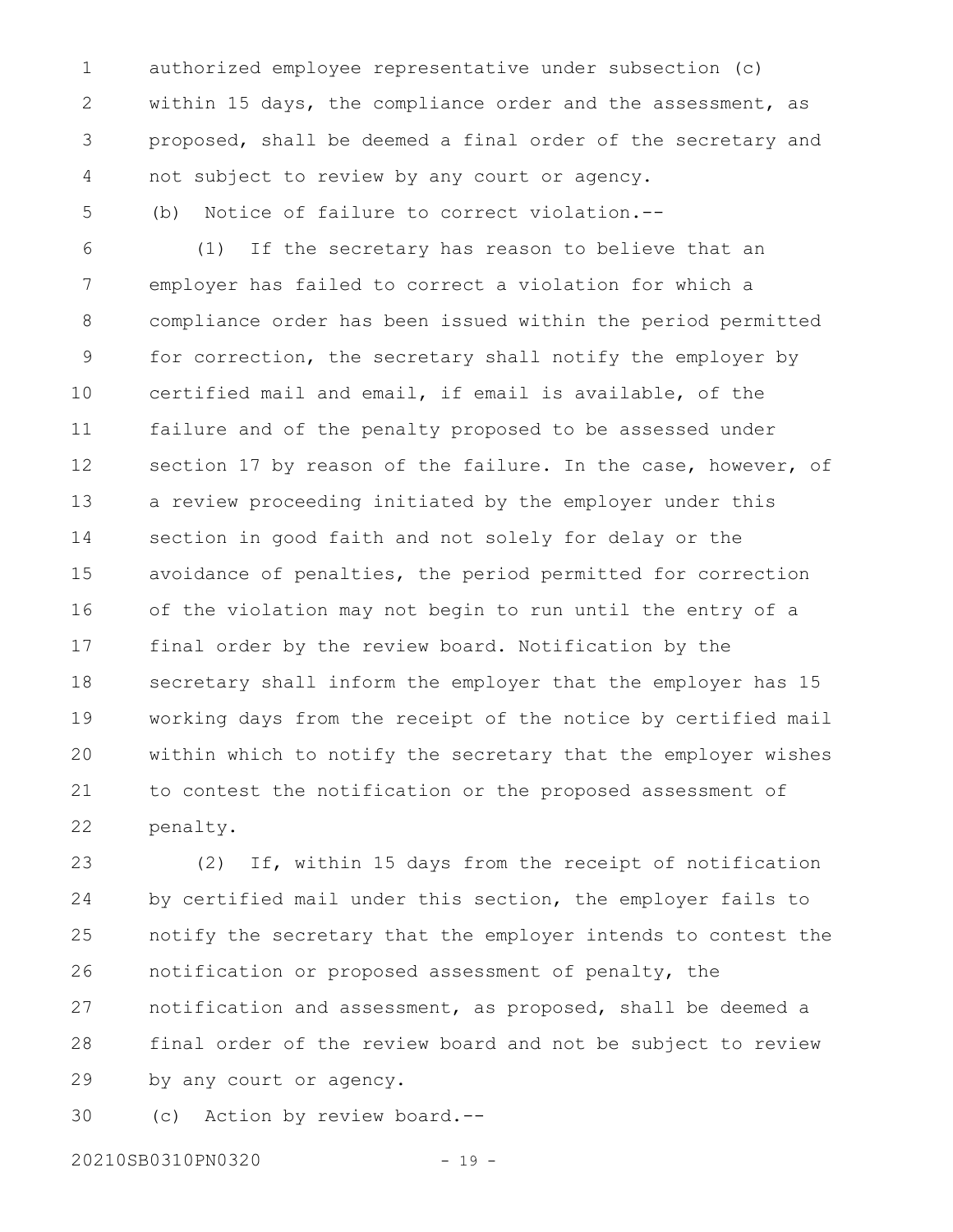(1) If an employer notifies the secretary that the employer intends to contest a compliance order issued under section 14(a) or a notification issued under subsection (a) or (b) or if, within 15 days after the issuance of a compliance order under section 14(a), an employee or authorized employee representative files a notice with the secretary alleging that the period of time fixed in the compliance order for abatement of the violation is unreasonable, the secretary shall immediately advise the review board of the notification, and the review board shall afford an opportunity for a hearing. 1 2 3 4 5 6 7 8 9 10 11

(2) The review board shall issue an order, based on findings of fact, affirming, modifying or vacating the secretary's compliance order or proposed penalty or directing other appropriate relief. The order shall become final 30 days after the order's issuance. 12 13 14 15 16

(3) Upon a showing by an employer of a good faith effort to comply with the abatement requirements of a compliance order and a showing that abatement has not been completed because of factors beyond the employer's reasonable control, the secretary, after an opportunity for a hearing as provided in this subsection, shall issue an order affirming or modifying the abatement requirements in the compliance order. 17 18 19 20 21 22 23

(4) The rules of procedure prescribed by the secretary shall provide affected employees or the authorized employee representative of affected employees an opportunity to participate as parties to hearings under this subsection. Section 16. Injunction proceedings. 24 25 26 27 28

(a) Temporary restraining order.-- 29

(1) Commonwealth Court shall have jurisdiction, upon 20210SB0310PN0320 - 20 - 30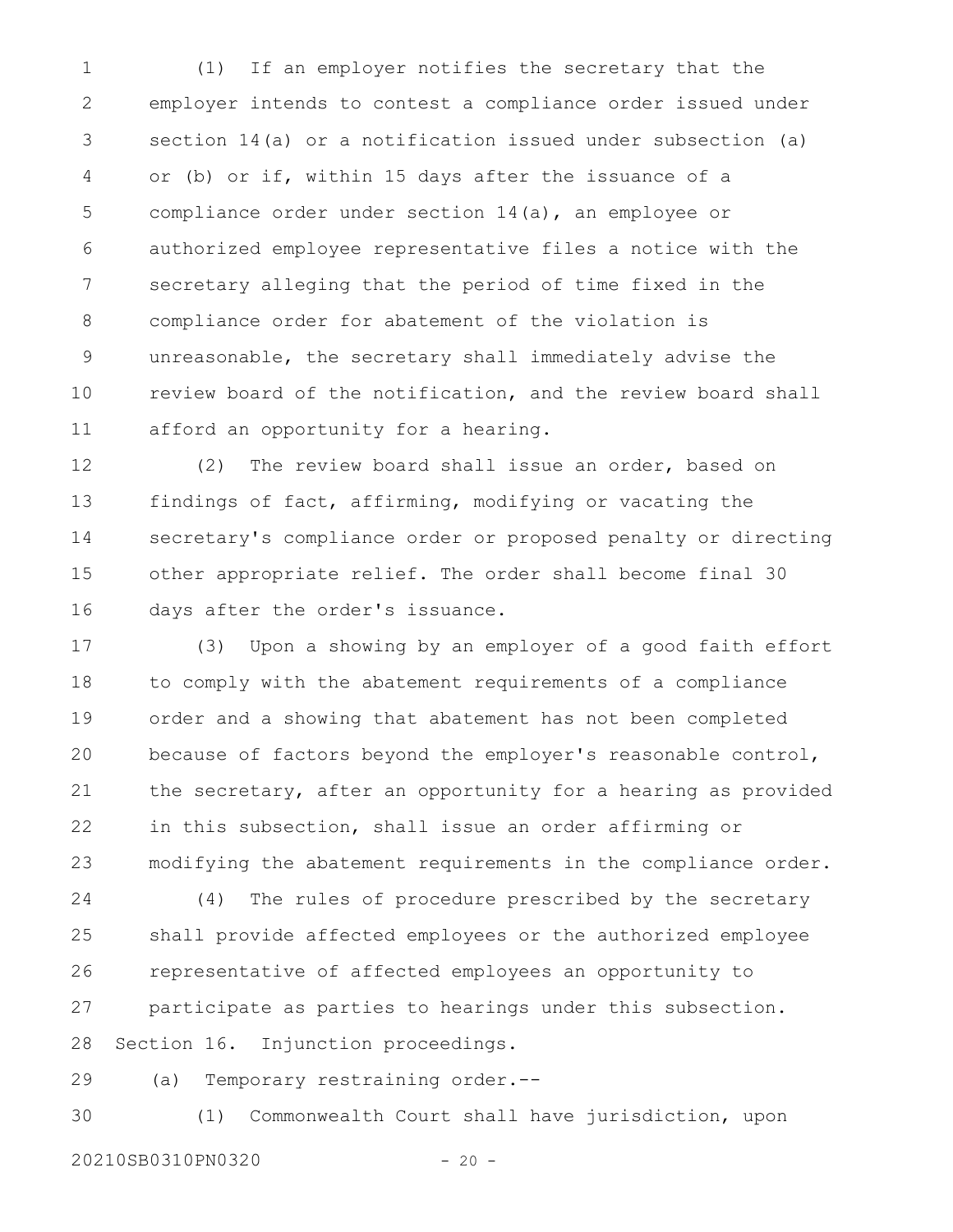petition of the secretary, to restrain conditions or practices in any place of employment when a danger exists that could reasonably be expected to cause death or serious physical harm immediately or before the imminence of the danger can be eliminated through the abatement procedures otherwise provided for by this act. 1 2 3 4 5 6

(2) An order issued under this section shall require necessary actions to avoid, correct or remove the imminent danger and prohibit the employment or presence of any individual in locations or under conditions where the imminent danger exists, except individuals whose presence is necessary to avoid, correct or remove the imminent danger. 7 8 9 10 11 12

(3) A temporary restraining order issued without notice may not be effective for more than five days. 13 14

(b) Action by inspector.--As soon as an inspector concludes that conditions or practices described in subsection (a) exist in a place of employment, the inspector shall inform the affected employees and employers of the danger and shall further inform them that the inspector is recommending to the secretary that relief be sought. 15 16 17 18 19 20

(c) Failure of secretary to seek relief.--If the secretary arbitrarily or capriciously fails to seek relief under this section, an employee who may be injured by reason of the failure or the authorized employee representative may bring an action against the secretary in Commonwealth Court to compel the secretary to seek an order and for further relief as may be appropriate. 21 22 23 24 25 26 27

Section 17. Penalties. 28

(a) Willful or repeated violations.--An employer who willfully or repeatedly violates the requirements of section 4 29 30

20210SB0310PN0320 - 21 -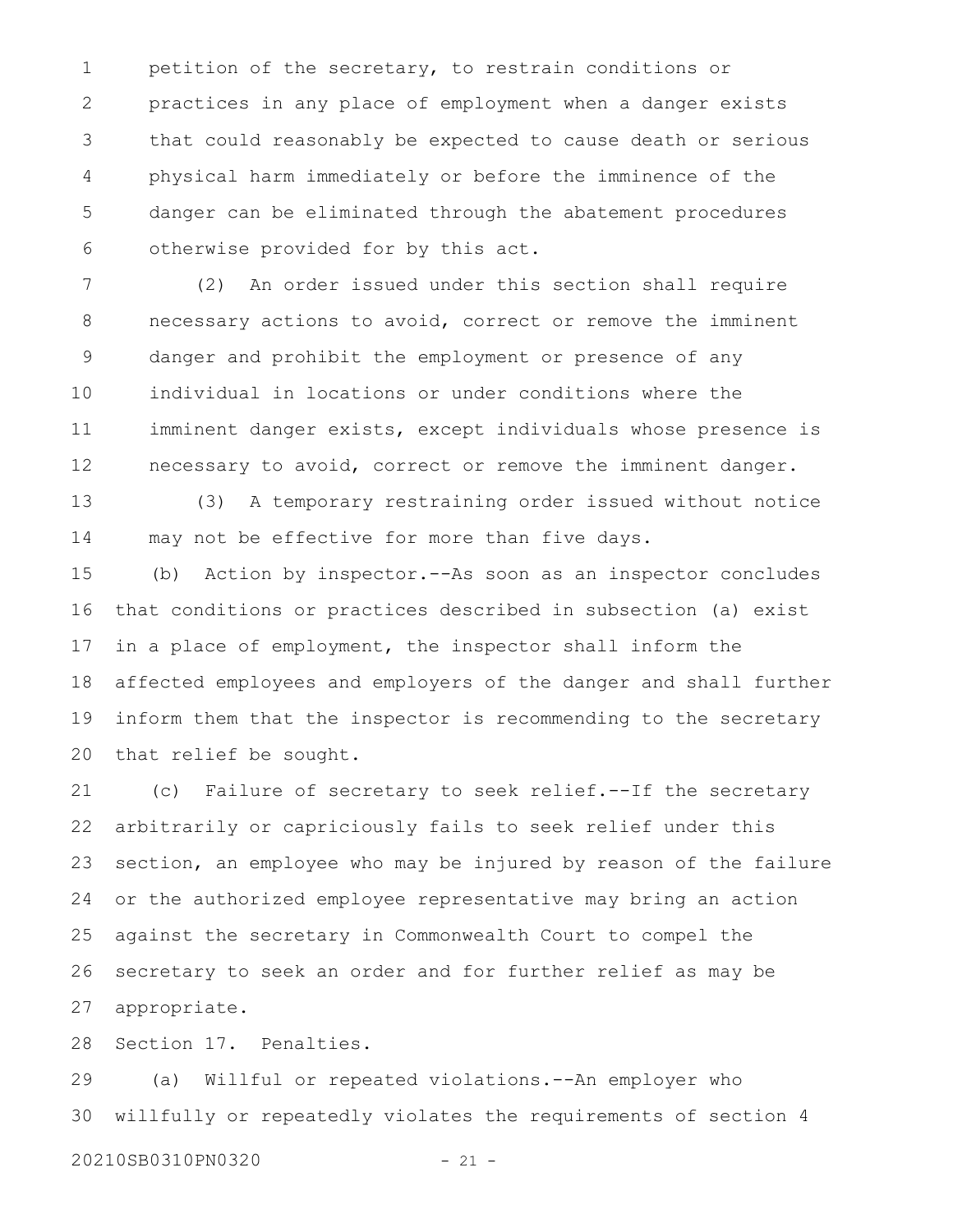or 5, an occupational safety and health standard promulgated under section 7 or regulations prescribed under this act may be assessed a civil penalty of not more than \$10,000 for each violation. 1 2 3 4

(b) Compliance order for serious violation.--An employer who has received a compliance order for a serious violation of the requirements of section 4 or 5, an occupational safety and health standard promulgated under section 7 or regulations prescribed under this act shall be assessed a civil penalty of not more than \$1,000 for each violation. 5 6 7 8 9 10

(c) Compliance order for lesser violation.--An employer who has received a compliance order for a violation of the requirements of section 4 or 5, an occupational safety and health standard promulgated under section 7 or regulations prescribed under this act, which violation has been determined not to be of a serious nature, may be assessed a civil penalty of not more than \$1,000 for each violation. 11 12 13 14 15 16 17

(d) Failure to correct violation.--An employer who fails to correct a violation for which a compliance order has been issued under section 14 within the period permitted for its correction, the period may not begin to run until the date of the final order of the review board in the case of a review proceeding under section 15 initiated by the employer in good faith and not solely for delay or avoidance of penalties, may be assessed a civil penalty of not more than \$1,000 for each day during which the failure or violation continues. 18 19 20 21 22 23 24 25 26

(e) Violation causing death.-- 27

(1) An employer who willfully violates a standard or order promulgated under section 7 or a regulation adopted under this act, which violation caused death to an employee, 28 29 30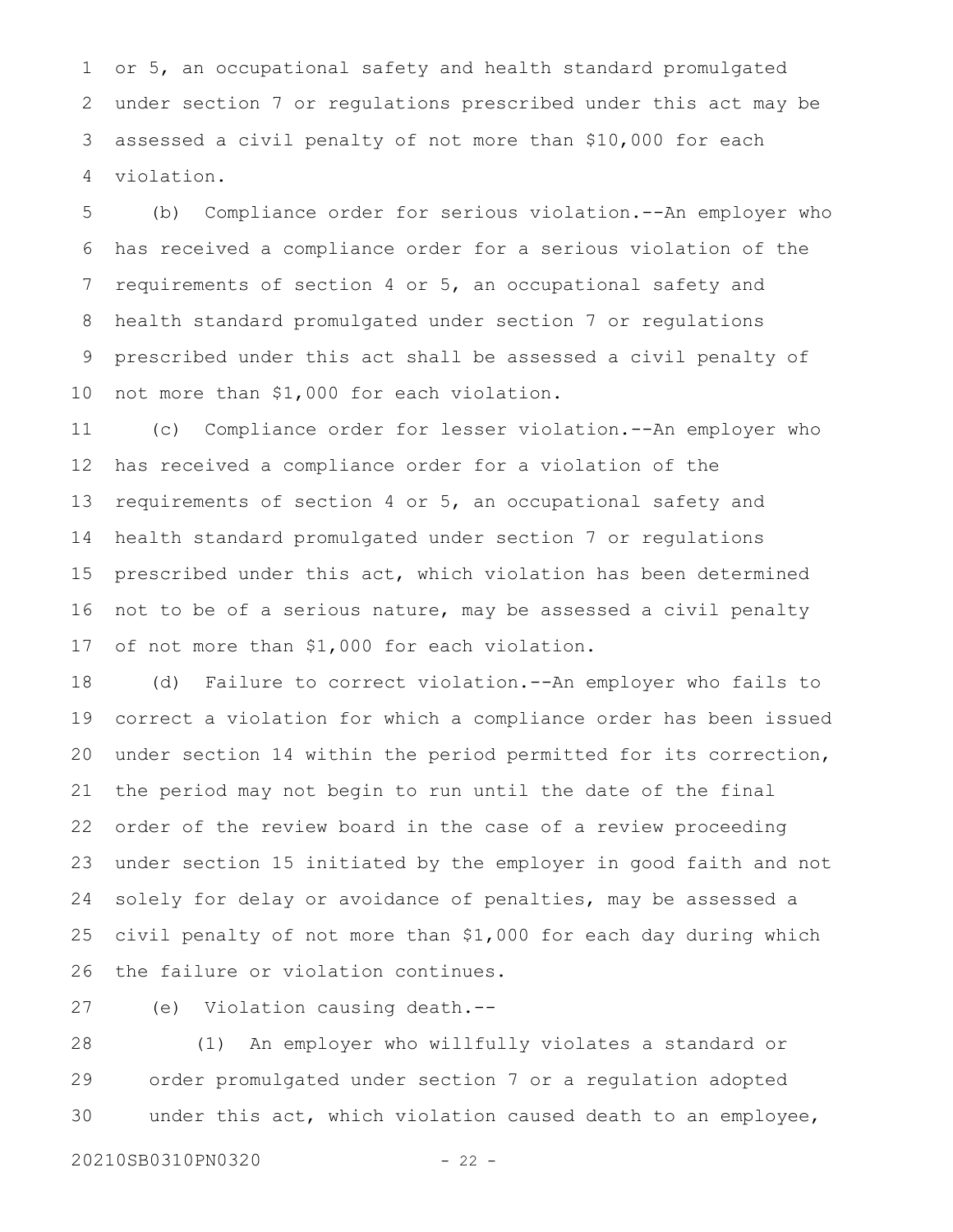commits a misdemeanor and shall, upon conviction, be sentenced to pay a fine of not more than \$10,000 or to imprisonment for not more than six months, or both. 1 2 3

(2) If a conviction is for a violation committed after a first conviction, the person shall be sentenced to pay a fine of not more than \$20,000 or to imprisonment for not more than one year, or both. 4 5 6 7

(f) Providing advance notice of inspection.--A person who gives advance notice of an inspection to be conducted under this act without authority from the secretary or a designee commits a misdemeanor and shall, upon conviction, be sentenced to pay a fine of not more than \$1,000 or to imprisonment for not more than six months, or both. 8 9 10 11 12 13

(g) False statements.--A person who knowingly makes a false statement, representation or certification in an application, record, report, plan or other document filed or required to be maintained under this act commits a misdemeanor and shall, upon conviction, be sentenced to pay a fine of not more than \$10,000 or to imprisonment for not more than six months, or both. 14 15 16 17 18 19

(h) Violation of posting requirements.--An employer who violates any of the posting requirements as prescribed under the provisions of this act shall be assessed a civil penalty of not more than \$1,000 for each violation. 20 21 22 23

(i) Refusing entry for investigation or inspection.--An employer who refuses entry to the secretary or an authorized representative while the secretary or representative is attempting to conduct an investigation or inspection under this act or willfully obstructs the secretary or an authorized representative from carrying out an investigation or inspection commits a misdemeanor and shall, upon conviction, be sentenced 24 25 26 27 28 29 30

20210SB0310PN0320 - 23 -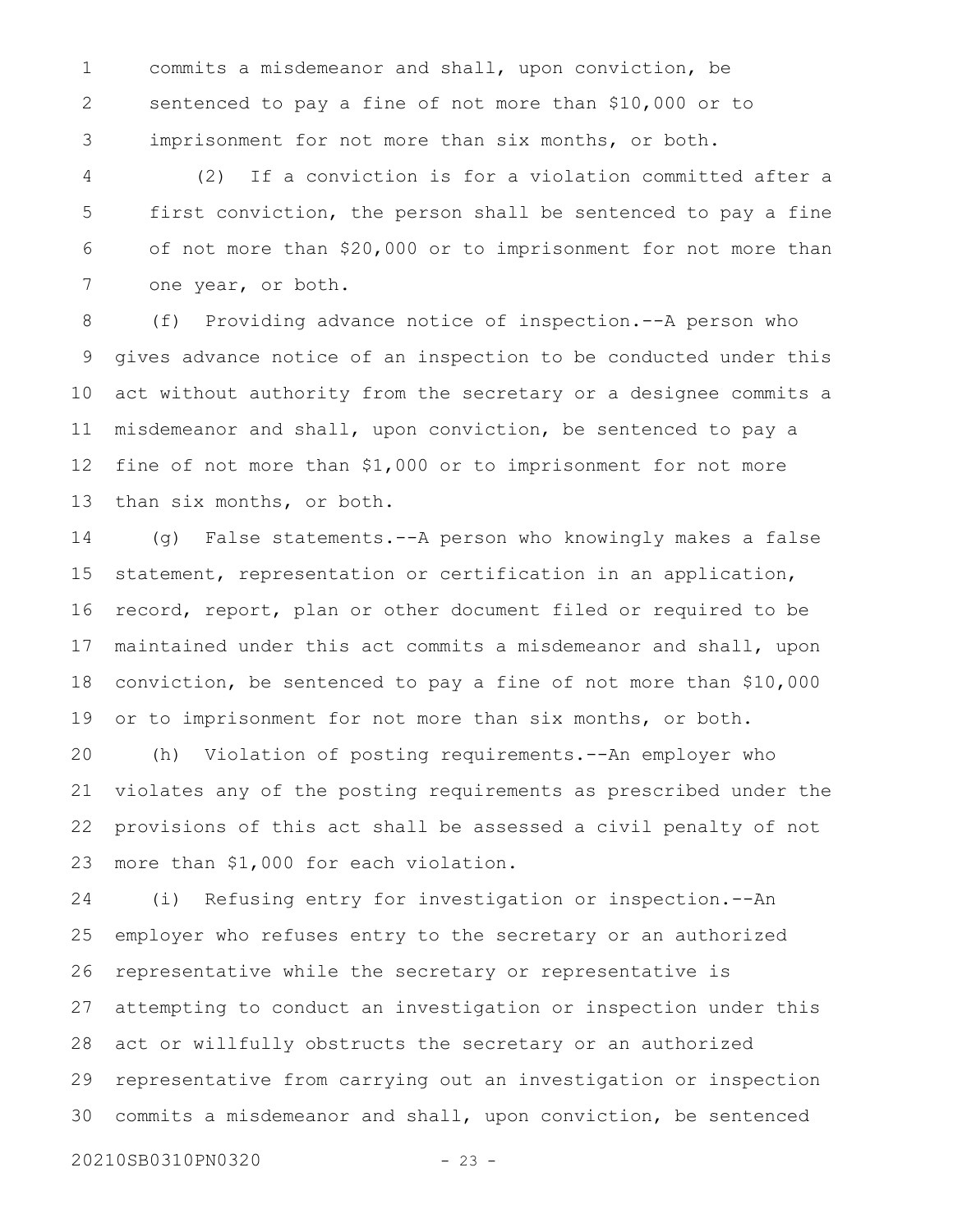to pay a fine of not more than \$1,000 or to imprisonment for not more than six months, or both. 1 2

(j) Causing bodily harm to the secretary or authorized representative.--An employer or individual who willfully causes bodily harm to the secretary or an authorized representative while the secretary or representative is attempting to conduct an investigation or inspection under this act commits a misdemeanor and shall, upon conviction, be sentenced to pay a fine of not more than \$10,000 or to imprisonment for not more than one year, or both. 3 4 5 6 7 8 9 10

(k) Authority to assess civil penalties.--The review board shall have authority to assess all civil penalties under this act, giving due consideration to all of the following: 11 12 13

(1) The appropriateness of the penalty with respect to the size of the business of the employer being charged. 14 15

16

17

(2) The gravity of the violation.

(3) The good faith of the employer.

18

(4) The history of previous violations.

(l) Determination of serious violation.--For the purposes of this act, a serious violation shall be deemed to exist in a place of employment if there is a substantial probability that death or serious physical harm could result from a condition which exists, or from one or more practices, means, methods, operations or processes which have been adopted or are in use, in the place of employment unless the employer did not and could not with the exercise of reasonable diligence know of the presence of the violation. 19 20 21 22 23 24 25 26 27

(m) Disposition of civil penalties.--Civil penalties owed under this act shall be paid to the secretary for deposit in the State Treasury and may be recovered in a civil action in the 28 29 30

20210SB0310PN0320 - 24 -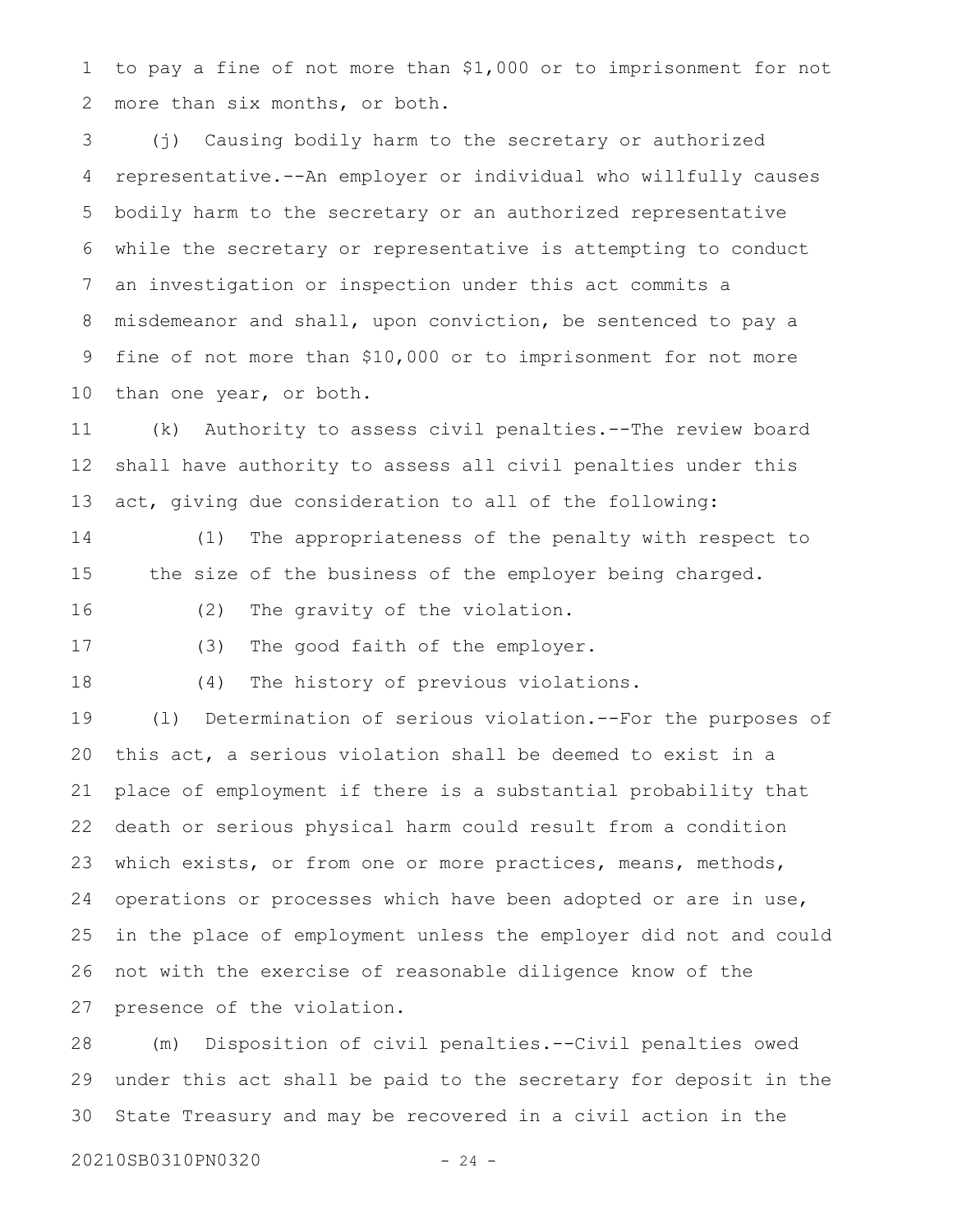name of the Commonwealth brought in Commonwealth Court. 1

(n) Unauthorized disclosure of confidential information.--A person who violates the provisions of section 22 commits a misdemeanor and shall, upon conviction, be sentenced to pay a fine of not more than \$1,000 or to imprisonment for not more than one year, or both. In the event that the person is an officer or employee responsible for carrying out the provisions of this act, the officer or employee shall be removed from office or employment upon conviction under this section. Section 18. Discrimination against employees. 2 3 4 5 6 7 8 9 10

(a) General rule.--An employer or any other person may not discriminate against an employee because the employee has filed a complaint or instituted or caused to be instituted a proceeding under or related to this act or has testified or is about to testify in a proceeding or because of the exercise by an employee on the employee's own behalf or on behalf of others of any right afforded by this act. 11 12 13 14 15 16 17

(b) Remedy.-- 18

(1) An employee who believes that the employee has been discharged, disciplined or otherwise discriminated against by a person in violation of this section may, within 30 days after a violation occurs, file a complaint with the secretary alleging discrimination. 19 20 21 22 23

(2) Upon receipt of the complaint, the secretary shall investigate as deemed appropriate and shall, if requested, withhold the name of the complainant from the employer. 24 25 26

(3) If, upon investigation, the secretary determines that the provisions of this section have been violated, the secretary shall request the Attorney General to bring an action in Commonwealth Court against the person or persons 27 28 29 30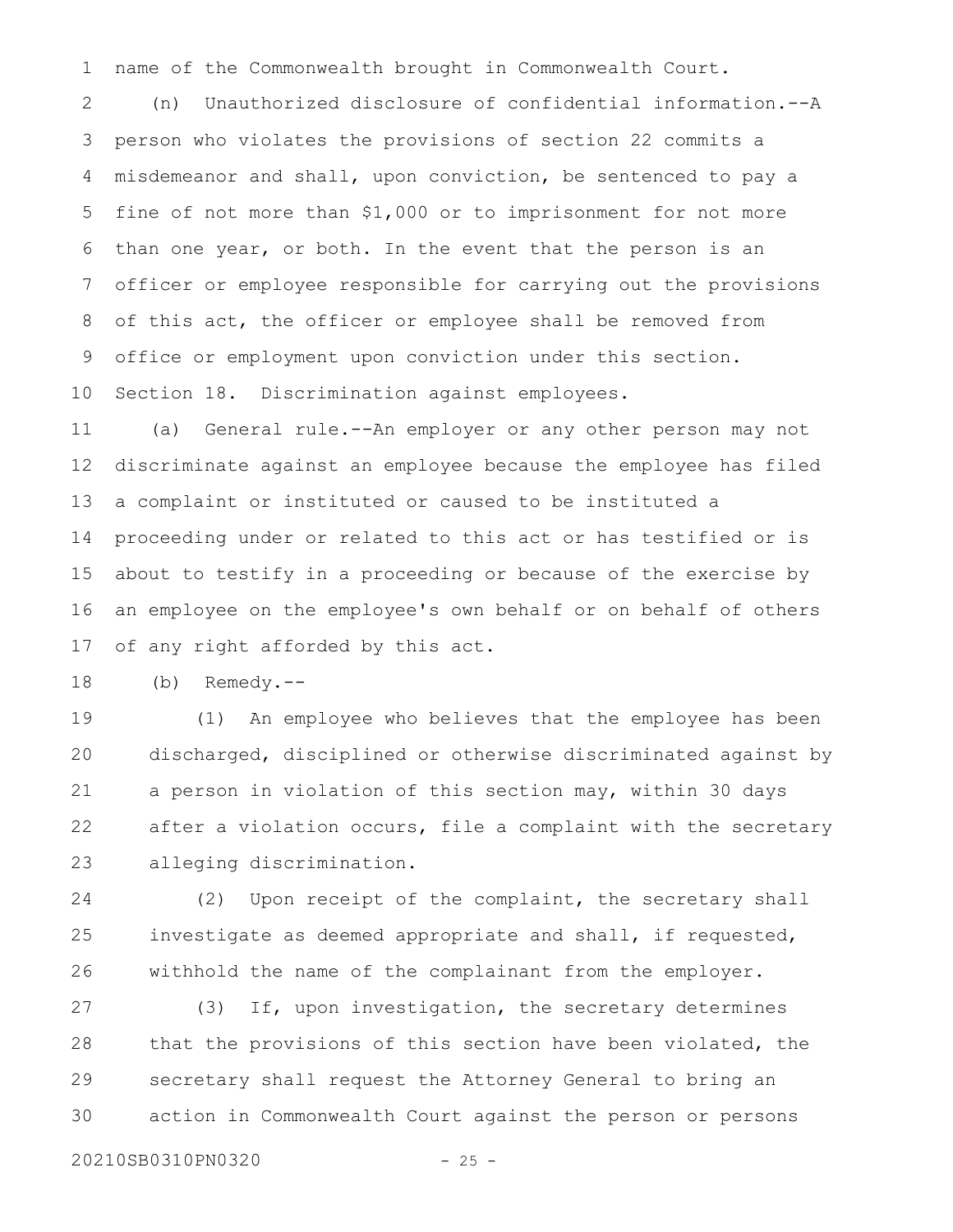alleged to have violated this act. Commonwealth Court shall have jurisdiction, for cause shown, to restrain violations of this act and to order all appropriate relief, including reinstatement of the employee to the employee's former position with back pay and benefits. 1 2 3 4 5

(c) Notice of determination of complaint.--Within 90 days of receipt of a complaint filed under this section, the secretary shall notify the complainant and the complainant's representative by registered mail and email, if email is available, of the secretary's determination of the complaint. (d) Other rights preserved.--Nothing in this act shall be construed to diminish the rights of an employee under any law, rule or regulation or under any collective bargaining agreement. Section 19. Research and demonstration projects. 6 7 8 9 10 11 12 13 14

(a) Secretary to conduct.-- 15

(1) The secretary shall conduct research and undertake demonstration projects relating to occupational safety and health issues and problems either within the Department of Labor and Industry or by grants or contracts. The secretary may prescribe regulations requiring employers to measure, record and make reports on exposure of employees to toxic substances which the secretary believes may endanger the health or safety of employees. 16 17 18 19 20 21 22 23

(2) The secretary shall cooperate with the Director of the National Institute for Occupational Safety and Health of the United States Department of Health and Human Services in establishing the programs of medical examinations and tests as may be necessary to determine the incidence of occupational illnesses and employee susceptibility to the illnesses. 24 25 26 27 28 29 30

20210SB0310PN0320 - 26 -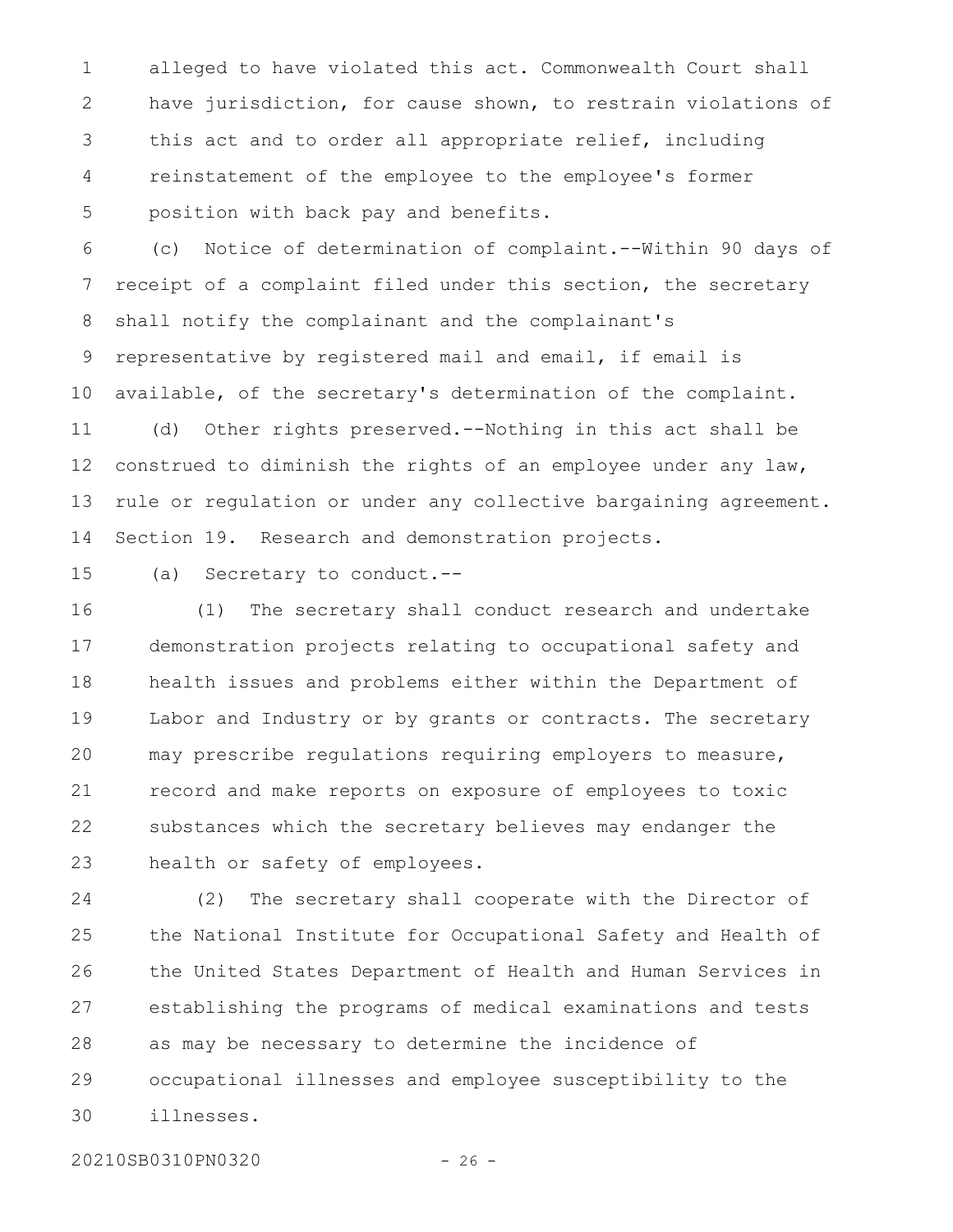(3) The programs, on the request of the employer, may be paid for by the secretary, and the secretary shall provide other assistance as may be required. 1 2 3

(b) Confidentiality.--Information obtained under this act shall be made public without revealing the names of individual workers covered by physical examination or special studies and shall be made available to employers, employees and the respective organizations. 4 5 6 7 8

Section 20. Education programs. 9

(a) Programs to train personnel.--The secretary shall conduct directly or by grants or contracts education programs to provide an adequate supply of qualified personnel to carry out this act and informational programs on the importance and proper use of adequate safety and health equipment. 10 11 12 13 14

(b) Short-term training.--The secretary may conduct directly or by grants or contracts short-term training of personnel engaged in work related to the secretary's responsibilities under this act. 15 16 17 18

(c) Additional programs.--The secretary shall provide for the establishment and supervision of programs for the education and training of employers, owners and employees in the recognition, avoidance and prevention of unsafe or unhealthful working conditions in employment covered by this act. The secretary shall consult with and advise owners and employers, employees and organizations representing owners, employers and employees as to effective means of preventing occupational injuries and illnesses. 19 20 21 22 23 24 25 26 27

Section 21. Reports to United States Secretary of Labor. The secretary shall make reports to the United States Secretary of Labor as required by the Secretary of Labor 28 29 30

20210SB0310PN0320 - 27 -